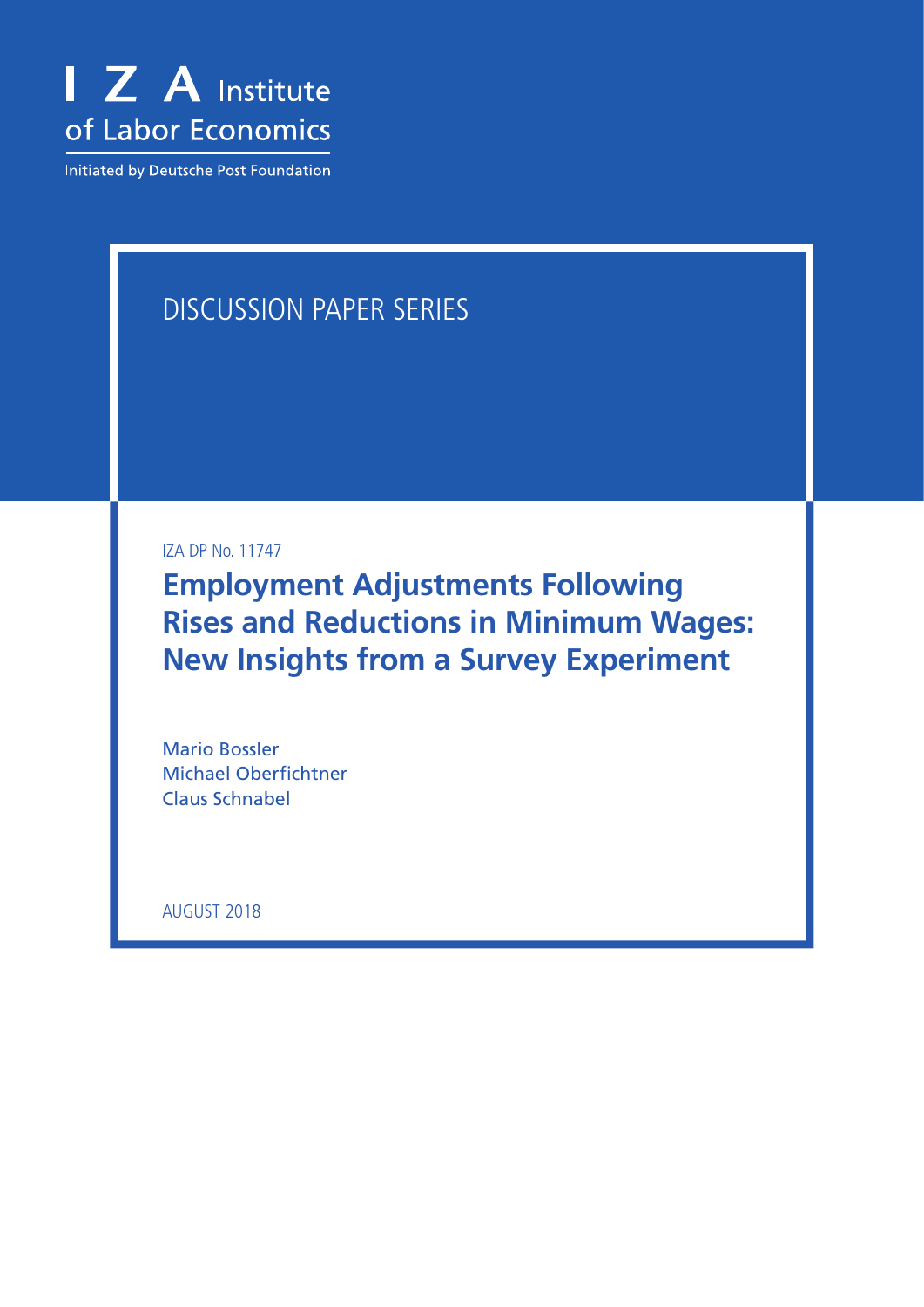

Initiated by Deutsche Post Foundation

# DISCUSSION PAPER SERIES

IZA DP No. 11747

# **Employment Adjustments Following Rises and Reductions in Minimum Wages: New Insights from a Survey Experiment**

**Mario Bossler** *IAB*

**Michael Oberfichtner** *IAB*

**Claus Schnabel** *University of Erlangen-Nürnberg and IZA*

AUGUST 2018

Any opinions expressed in this paper are those of the author(s) and not those of IZA. Research published in this series may include views on policy, but IZA takes no institutional policy positions. The IZA research network is committed to the IZA Guiding Principles of Research Integrity.

The IZA Institute of Labor Economics is an independent economic research institute that conducts research in labor economics and offers evidence-based policy advice on labor market issues. Supported by the Deutsche Post Foundation, IZA runs the world's largest network of economists, whose research aims to provide answers to the global labor market challenges of our time. Our key objective is to build bridges between academic research, policymakers and society.

IZA Discussion Papers often represent preliminary work and are circulated to encourage discussion. Citation of such a paper should account for its provisional character. A revised version may be available directly from the author.

|                                                    | IZA - Institute of Labor Economics                   |             |
|----------------------------------------------------|------------------------------------------------------|-------------|
| Schaumburg-Lippe-Straße 5–9<br>53113 Bonn, Germany | Phone: +49-228-3894-0<br>Email: publications@iza.org | www.iza.org |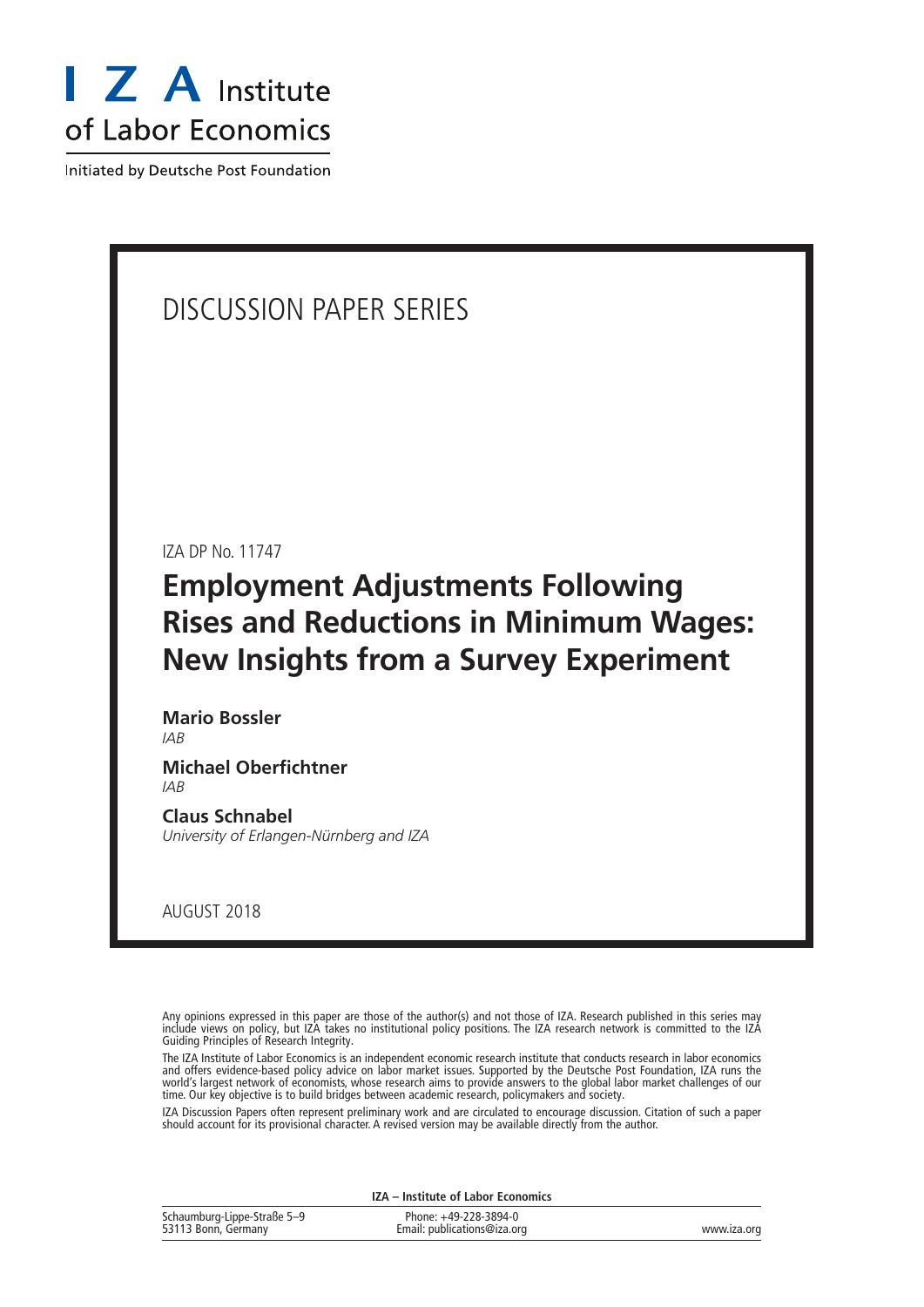# ABSTRACT

# **Employment Adjustments Following Rises and Reductions in Minimum Wages: New Insights from a Survey Experiment\***

The effects of large minimum wage increases, like those planned in the UK and in some US states, are still unknown. We conduct a survey experiment that randomly assigns increases or decreases in minimum wages to about 6,000 establishments in Germany and asks the personnel managers about their expectations concerning employment adjustments. We find that employment reacts asymmetrically to positive and negative changes in minimum wages. The larger the increase in the minimum wage is, the larger the expected reduction in employment. Employment adjustments are more pronounced in those industries and plants which are more strongly affected by the current minimum wage and in those plants that have neither collective agreements nor a works council. In contrast, employment is not found to increase if the minimum wage is reduced by about 10 percent. This mainly reflects that plants with works councils and collective agreements would not cut wages.

| <b>JEL Classification:</b> | J31, J23, D22                                          |
|----------------------------|--------------------------------------------------------|
| Keywords:                  | minimum wage, wage cuts, establishment survey, Germany |

**Corresponding author:** Claus Schnabel Department of Economics University of Erlangen-Nürnberg Lange Gasse 20 90403 Nürnberg Germany E-mail: claus.schnabel@fau.de

<sup>\*</sup> We are grateful to Ben Kriechel and the Economix institute for implementing our experiment in the German Job Vacancy Survey. We thank Alan Carruth, Michael Kvasnicka, Till von Wachter, and participants in the IZA World Labor Conference 2018 in Berlin, the 2018 Conference on the Evaluation of Minimum Wages in Berlin, the SASE Annual Conference 2018 in Kyoto, the Ausschuss für Bevölkerungsökonomik Annual Meeting 2018 in Munich as well as participants in research seminars at the IAB Nuremberg, University of Kent, University of Trier, and Leuphana University Lueneburg for helpful comments and discussions.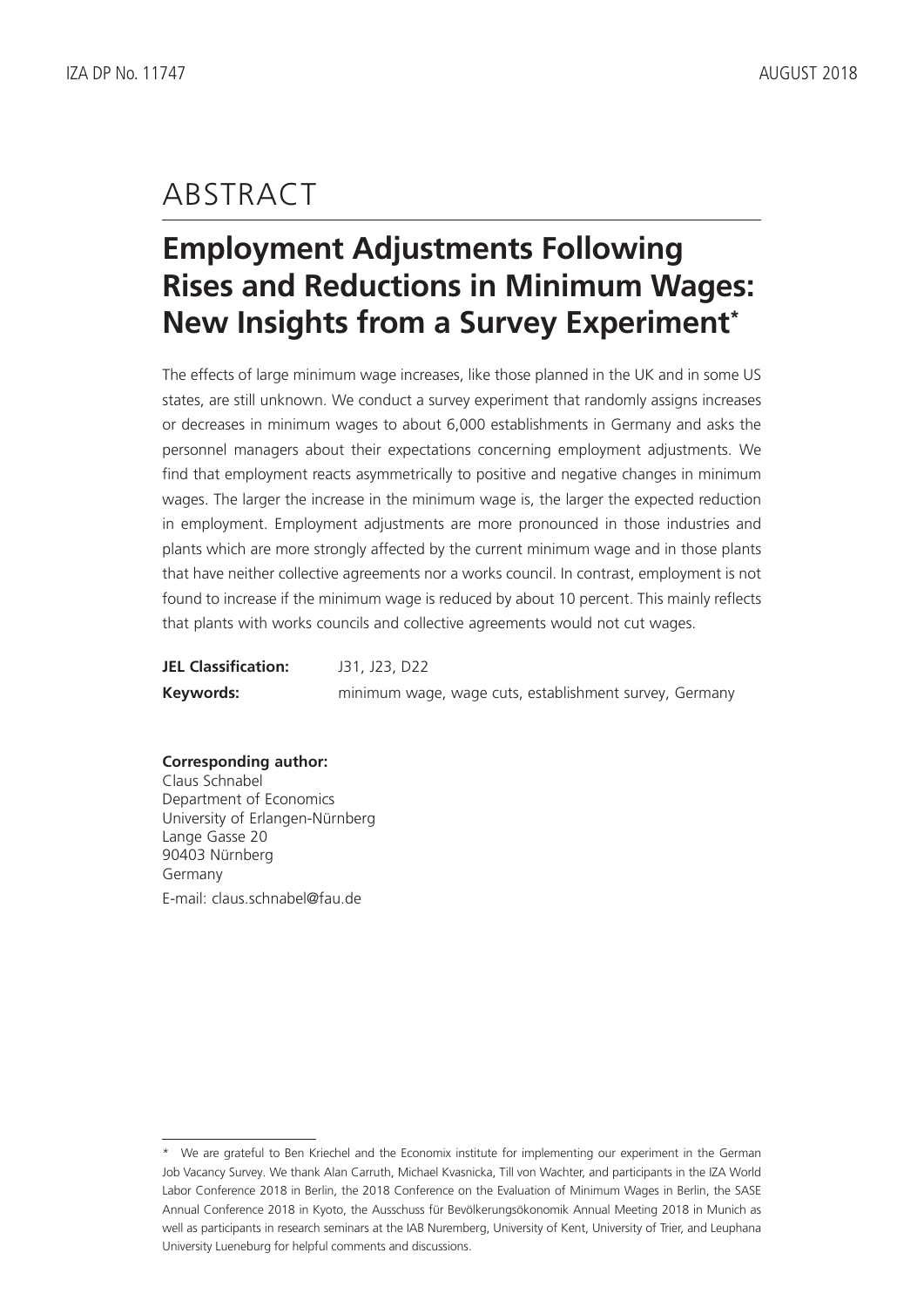## **1. Introduction**

Discussions and investigations of minimum wages and their employment consequences have a long history, but in recent years academic and political interest in this topic has revived and has led to far-reaching policy decisions. A case in point is Germany which introduced a statutory minimum wage in 2015 after refusing to do so for decades for fear of employment losses. The UK government announced the introduction of a national living wage of £ 9 by 2020, which implies an effective increase of the current national minimum wage by 38 percent. And in the US, the states of New York and California decided to increase their state-specific minimum wages to \$ 15 within only a few years (while the federal minimum wage is still \$ 7.25).

Although conventional theoretical approaches predict that minimum wages will have damaging consequences if they are too high, it is still an unresolved research question at which level minimum wages start to hurt (cf. Manning 2016). Older empirical studies, often based on time series data, mostly found large negative effects of minimum wages, but these large effects have been questioned in more recent analyses using more sophisticated approaches and better data (see, e.g., Card and Krueger 1995, Allegretto et al. 2017). Most studies have analyzed minimum wages in ex-post evaluations of rather modest wage levels and changes, but these studies are not very informative ex ante, in particular concerning the consequences of large potential minimum wage changes (as pointed out by Krueger 2015 and Neumark 2017). Moreover, extant studies typically have focused on increases in minimum wages whereas little is known about the consequences of reductions in minimum wages, e.g. in case a newly introduced minimum wage turns out to jeopardize more jobs than expected. It is also an open question whether employment reactions are (a)symmetric w.r.t. to increases and decreases in minimum wages.

To overcome these research deficits, we conduct a survey experiment that randomly assigns a minimum wage to 6,118 establishments in Germany. The assigned minimum wages range from 8 to 12 Euros per hour (whereas the current minimum wage is 8.84 Euros), thereby encompassing large increases as well as small decreases in minimum wages. Conditional on the randomly assigned change in the minimum wage, we ask the personnel managers of these plants about their expectations concerning employment adjustments. Survey experiments of this sort have not often been conducted in economic research (for a recent exception, see e.g. Krueger and Kuziemko 2013), but they have a long-standing tradition in other research fields (starting with Green and Rao 1971 in marketing research). This new approach allows us to shed light on the consequences of both small and substantial minimum wage increases, and in contrast to observational studies we can also assess reductions in minimum wages which have rarely occurred in practice. As we randomly assign the level of the minimum wage to the interviews, there should be no correlation between any observables or unobserved

2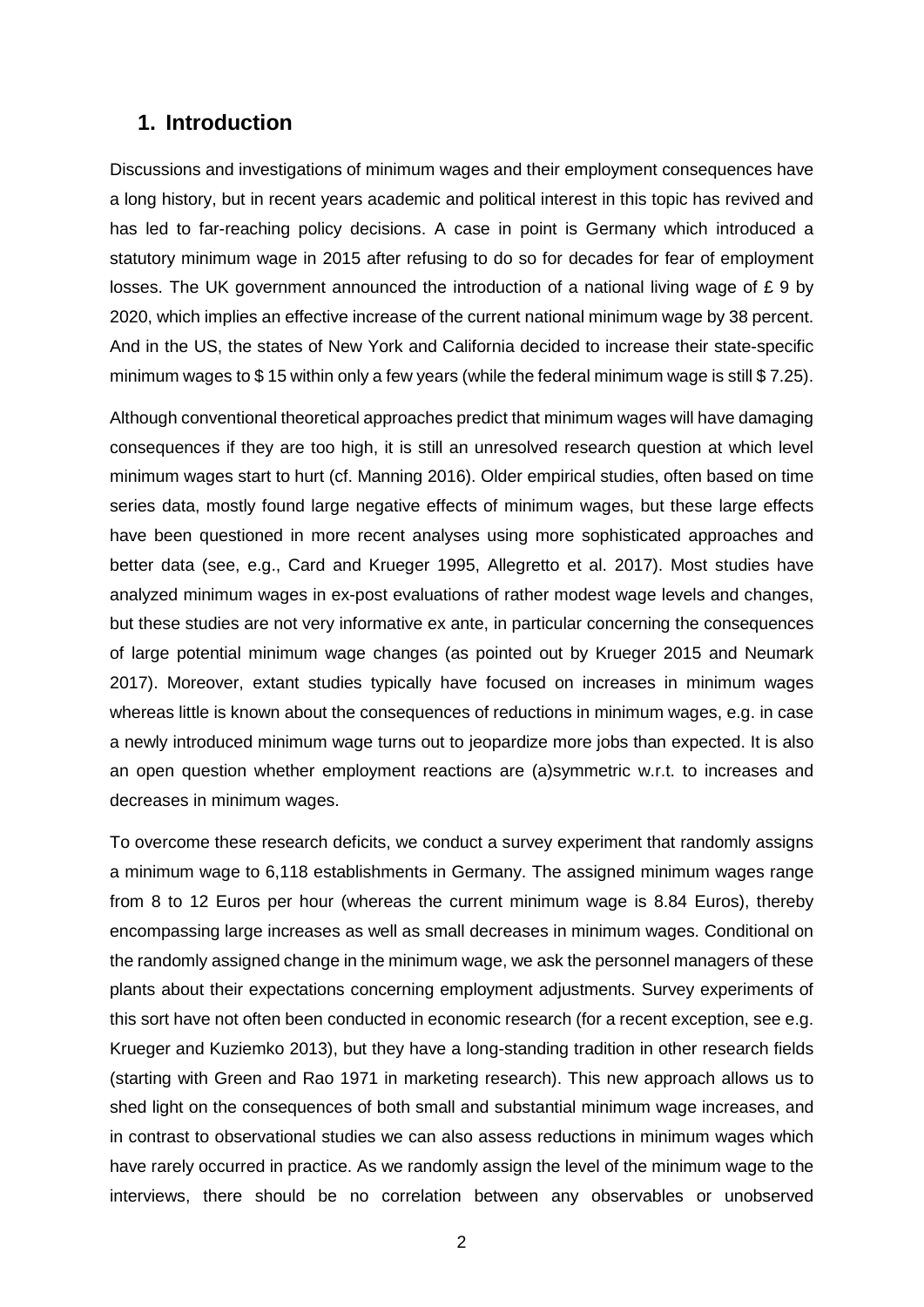characteristics and the minimum wages of interest (which will be supported by tests). Hence, any group-specific adjustments in the expected employment growth should be due to the respective levels of the minimum wage but not due to co-determining factors.

Our study contributes to the literature in three ways: First, our survey experiment enables us to analyze the expected employment effects of large increases in minimum wages. Our highest assigned minimum wage level of 12 Euros per hour is equivalent to 66 percent of the median worker's hourly wage in Germany in 2016 (cf. OECD 2017). This level is quite similar to that of a \$15 minimum wage in the US, which would amount to 70 percent of the median worker's hourly wage. Second, we also study the effects of (small) decreases in minimum wages, providing empirical evidence that employment reacts asymmetrically to positive and negative changes in minimum wages. Third, we investigate potential heterogeneities in wage and employment reactions with a special focus on institutional factors. We show that employment adjustments to variations in minimum wages are more pronounced in those industries and plants which are more strongly affected by the current minimum wage and in those plants that have neither collective bargaining agreements nor a works council.

The paper proceeds as follows: After a brief review of the literature in section 2, section 3 explains our survey experiment among personnel managers in Germany. Our data and the randomization of various minimum wage levels to the interviews are discussed in section 4. Section 5 presents the results of our empirical investigations, and section 6 concludes.

## **2. Literature review and institutional background**

Most of the international literature on minimum wages analyzes their effects on employment using ex-post evaluations. After Card and Krueger (1995) published their book on "myth and measurement" as well as their famous study on the New Jersey minimum wage increase (Card and Krueger 1994), difference-in-differences based evaluations of minimum wages became standard in empirical labor economics. However, the extent of negative employment effects is still heavily debated. A comprehensive survey of minimum wage evaluations mostly from the US is presented in Neumark and Wascher (2007) and a summary of more recent US literature is provided in Neumark, Salas, and Wascher (2014). In the following, we concentrate on the empirical evidence for Germany and provide some institutional background.

In Germany, minimum wages only existed at the sectoral level until the statutory minimum wage was introduced on 1 January 2015. Hence, the German minimum wage literature was concentrated on sectoral minimum wages. König and Möller (2009) were the first to analyze employment effects of the minimum wage in the construction sector. The authors apply a difference-in-differences comparison of treated and untreated workers of the same sector and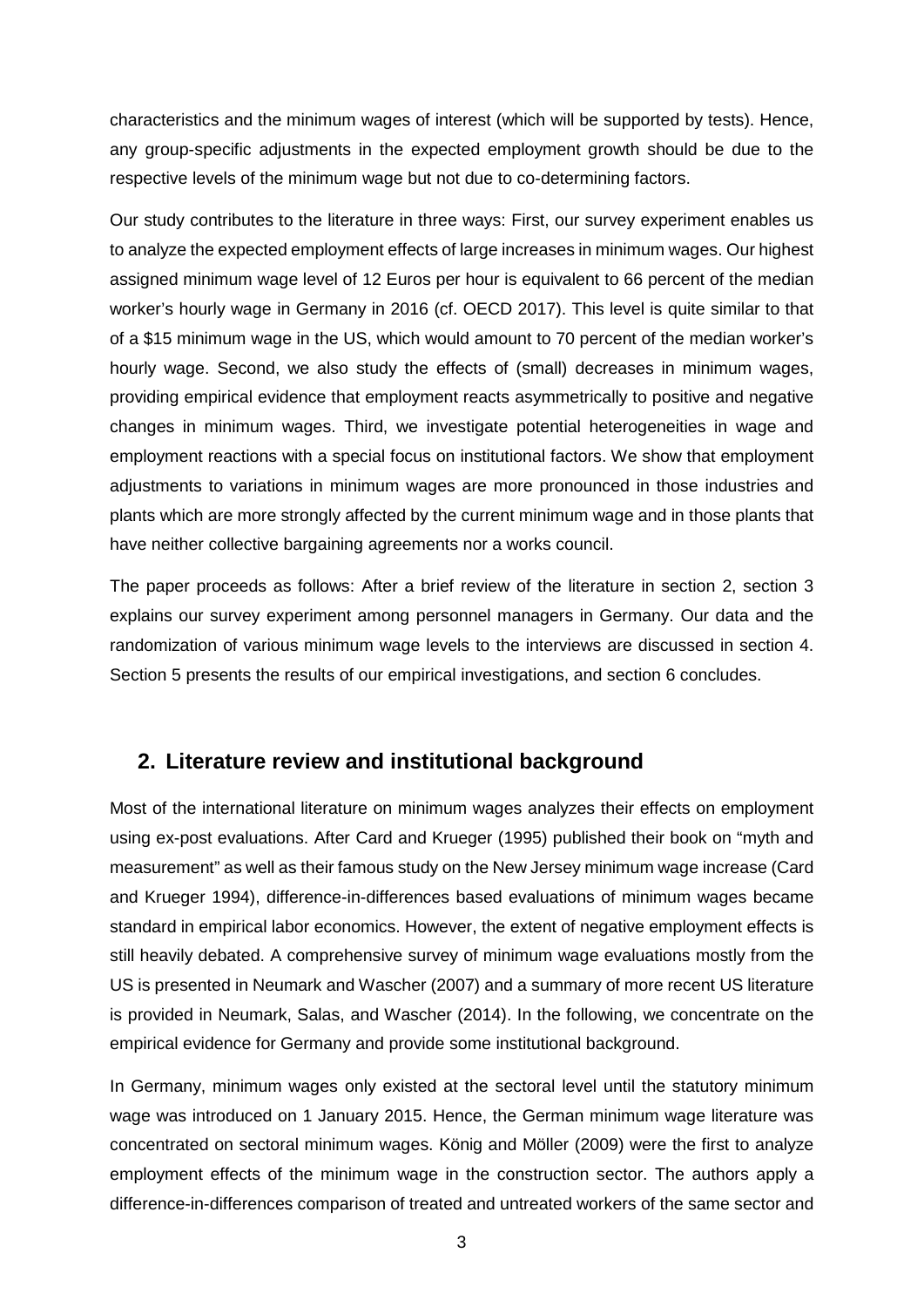find sizable effects on wages but only slightly negative effects on employment in eastern Germany where the bite of the minimum wage was much more pronounced. A recent study by vom Berge and Frings (2017) exploits regional variation but analyzes the same minimum wage introduction in the construction sector. The results largely corroborate the findings by König and Möller (2009) as they detect significantly negative effects mostly in the east. In line with these results from the construction sector, Aretz, Arntz, and Gregory (2013) analyze the roofing sector and also detect sizable effects on employment especially in eastern Germany. Frings (2013) studies minimum wages for painters and electricians and does not detect any disemployment effects on regular full-time workers. Boockmann et al. (2013) also evaluate the minimum wage for electricians, where minimum wages were introduced in 1997, abolished in 2003, and re-introduced in 2007, providing extensive variation over time. They detect meaningful positive wage effects but do not find any disemployment effects.

In 2015, the new statutory minimum wage came into force in Germany. In the first two years after its introduction the new law required an hourly wage of 8.50 Euro, but the minimum wage level was raised to 8.84 Euro starting in 2017. Bossler and Gerner (2016) present a first evaluation study by estimating employment effects from establishment-level variation in the bite of the new minimum wage. The estimated disemployment effect is small in overall numbers, implying a labor demand elasticity with respect to wages in the range between -0.2 and -0.3. Disemployment effects are stronger when employers affected by the minimum wage face high competition or are under pressure to conduct compensating cuts of extra payments. Garloff (2016) as well as Caliendo et al. (2018) pursue an alternative approach by drawing conclusions from regional variation in the bite of the minimum wage. While the employment effects in Garloff (2016) are negligible and statistically insignificant, Caliendo et al. (2018) come up with an employment loss of 140,000 jobs in Germany.

Although Bossler and Gerner (2016) present a minimum wage induced labor demand elasticity, it is still difficult to infer employment effects of upcoming changes in the minimum wage from these estimates. First, this would imply an out of sample prediction and the effect of the minimum wage may in fact be non-linear (Gorry and Jackson 2017). Second, it is difficult to infer employment effects when the wage effect of a change in the minimum wage is uncertain. Not all employees' remuneration is affected by the minimum wage, and moreover, there may be non-compliance leading to even lower wage increases. Hence, it is nearly impossible to correctly predict employment effects from elasticities of previous ex-post evaluations.

Another potential shortcoming of these evaluations of minimum wages is policy endogeneity. Considering the sectoral minimum wages, these were set in joint consultations by the respective unions and employers' associations in the sector and the federal ministry of labor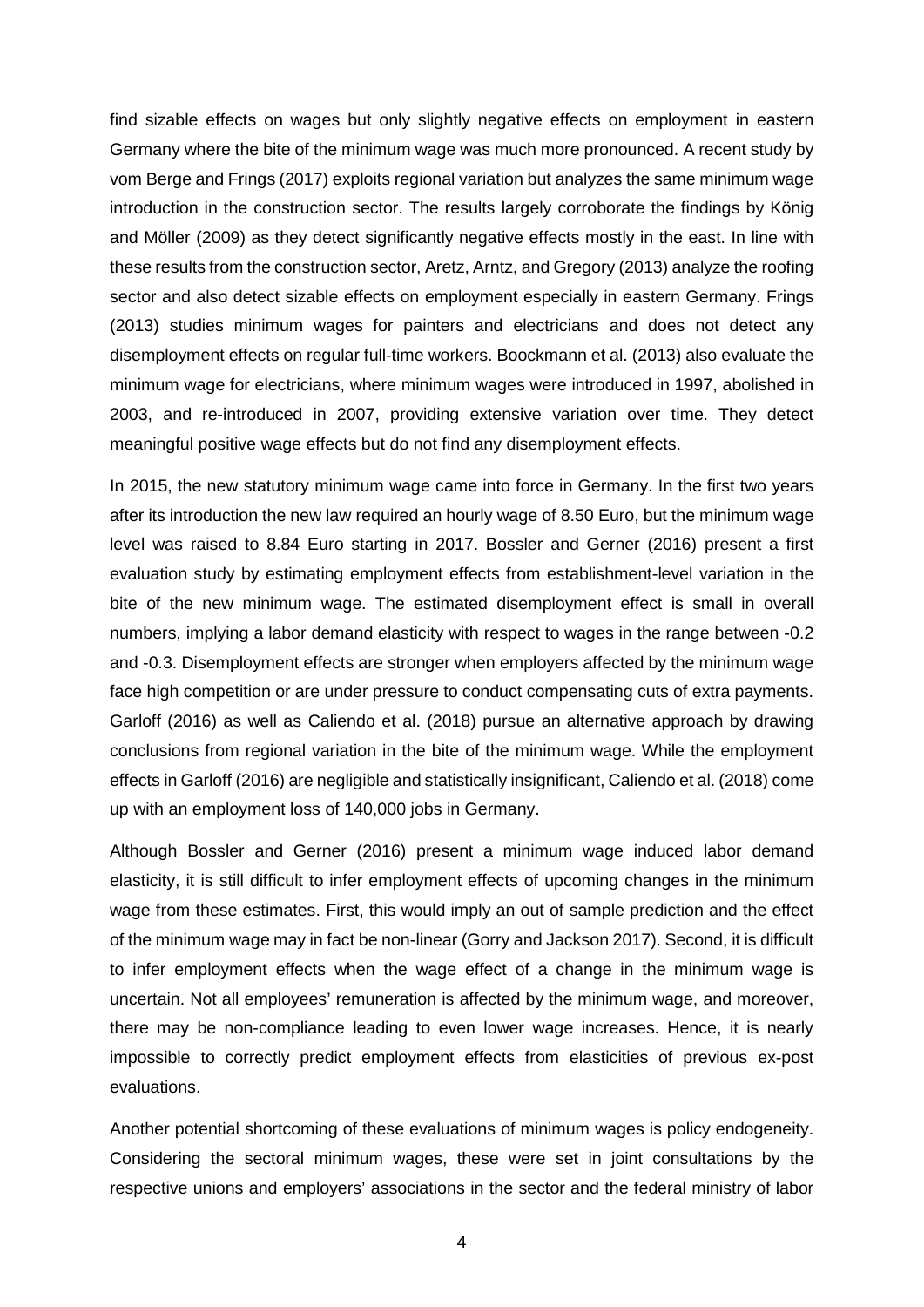and social affairs. Had the respective minimum wage implied severe employment losses, it is likely that one of the three decisive parties would have opposed such a minimum wage. One explicit source of endogeneity is presented in Bachmann, Bauer, and Frings (2014). The authors show that some sectoral minimum wages were favored by employers for protective reasons, as minimum wages can increase the costs of rivals that pursue a low-cost strategy. The new statutory minimum wage is also not set in isolation; a newly founded minimum wage commission *(Mindestlohnkommission)* proposes adjustments to the minimum wage in a biennial cycle and the government then decides based on this proposal.<sup>[1](#page-6-0)</sup> As unions and employers' associations are equally represented in the commission, some form of coordination between these two parties is likely to take place, resembling a collective bargaining process. In a cross-country comparison, Neumark and Wascher (2004) provide some weak evidence that minimum wages do not result in employment losses in countries in which minimum wages are set by some process of collective bargaining. This evidence is consistent with an argument that collective bargaining takes explicitly account of − and hence avoids − potential disemployment effects.

Additional to the potential policy endogeneity of minimum wages, a recent essay by Neumark (2017) argues that previous ex-post analyses are not informative for the large upcoming minimum wage increases that have been decided in some regions of the US and in the UK. The US states New York and California decided to increase state-specific minimum wages to \$ 15 within only few years, while the federal minimum wage is still \$ 7.25, and in the UK the government announced the introduction of a national living wage of £ 9 by 2020, which is an effective increase of the national minimum wage by 38 percent. In fact, there is still little information on the effects of very large minimum wage increases. Recent exceptions are a study by Harasztosi and Lindner (2017) who investigate a 50 percent increase in the Hungarian minimum wage detecting a small labor demand elasticity of -0.2, and a study by Bell and Machin (2018) that analyzes stock market responses (but not employment adjustments) when the 38 percent wage increase associated with the new British Living Wage was announced.

Two other approaches have been presented in the literature to infer future employment effects of upcoming minimum wage increases. First, Knabe, Schöb and Thum (2014) simulate the employment effect of the new statutory minimum wage in Germany imposing different assumptions on the structure of the labor market. As expected, simulated employment losses are much larger under perfect competition than in monopsonistic labor markets. Second,

<span id="page-6-0"></span><sup>&</sup>lt;sup>1</sup> The suggestion of such adjustments comes along with the publication of a biennial report by the minimum wage commission, which closely monitors relevant labor market outcomes and discusses influential ex-post evaluations (Mindestlohnkommission 2016). This procedure implies that minimum wage adjustments are endogenous w.r.t. previous and prospective labor market outcomes. It may lead to a cautious minimum wage policy as the members of the commission are well aware of the fact that the minimum wage could have damaging consequences if it is set arbitrarily high.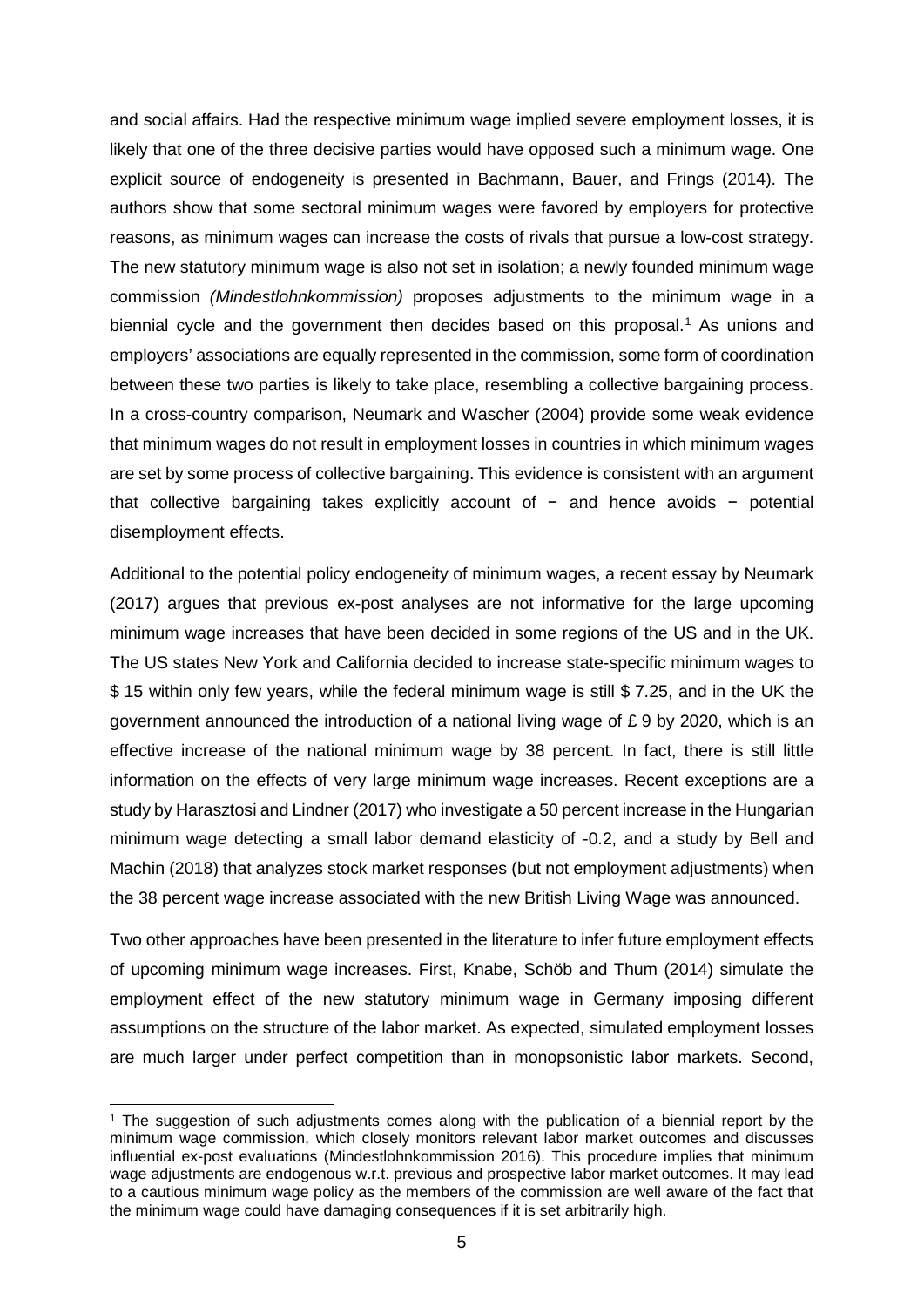Bossler (2017) analyzes employer reported expectations towards their own employment growth in 2014 when the German minimum wage law had been passed but was not yet in force. The employment expectation matches very well with the results from an ex-post analysis of actual employment changes in the same data. We will take this latter approach as a starting point and analyze employers' employment expectations by imposing different minimum wages in a survey experiment.

Related with our analysis, effect heterogeneities are another interesting strand of literature. So far, the moderating impacts of institutions on employment effects of minimum wages are not very well understood. Dolado et al. (1996) suggest that unions make the minimum wage less relevant because they reduce the share of workers at or near the minimum wage. Hence, unions should be a muting moderator. Aghion, Algan and Cahuc (2011) note a negative correlation between labor market regulations and minimum wages across countries and suggest a substitutive relationship between different ways of regulating labor markets. Hence, minimum wages should be of lower relevance when worker co-determination is emphasized.

By contrast, Coe and Snower (1997) argue in a model of policy complementarities that unions may exacerbate the employment effect of minimum wages. In line with this latter argument Neumark and Wascher (2004) present empirical evidence that minimum wages exert a stronger adverse effect in countries in which union density is larger. Moreover, they find some weak evidence of stronger minimum wage effects in countries with restrictive labor standards represented by regulations such as restrictive working time regulations or restricted use of temporary agency workers. The rationale behind this latter finding is the absence (i.e., restriction) of alternative adjustment channels other than employment reductions. However, when employment protection is high the results in Neumark and Wascher (2004) show muted disemployment effects. The same is true when active labor market policies are prevalent; presumably because some of the individuals who would otherwise be considered as unemployed are instead participating in or even benefit from these programs.

We contribute to this literature by estimating effect heterogeneities from a survey experiment that allows us to distinguish between segments of the labor market with high bites and low bites. We also distinguish between effects in eastern and western Germany and by establishment size. Finally, we estimate effects for establishments that are covered by the traditional German model of industrial relations and for plants where no collective agreement and no works council is present.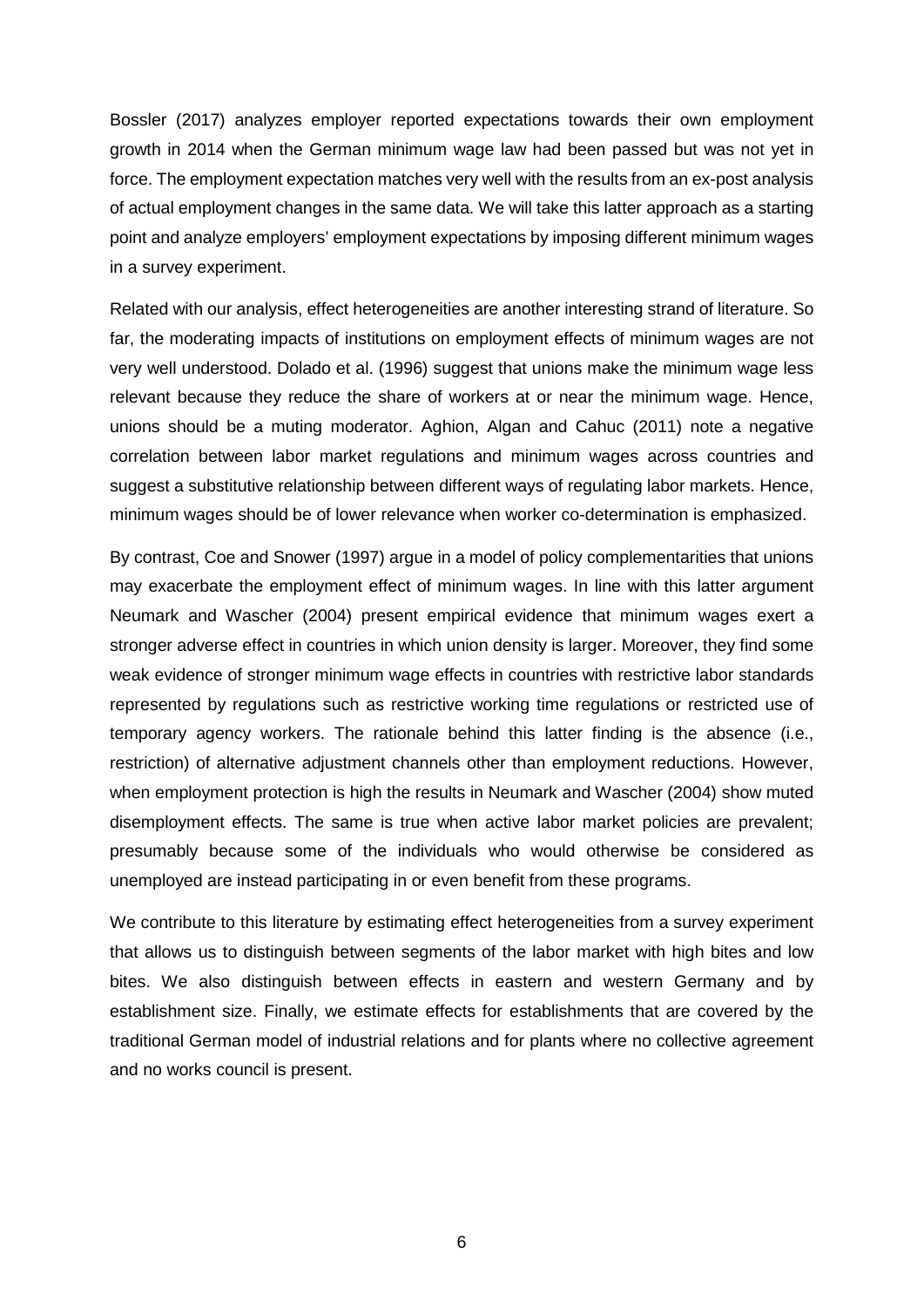# **3. Methodology**

To evaluate the effects of changes in the minimum wage, we conducted a survey experiment among personnel managers in the second quarter of 2017. Specifically, we asked them about their expected employment changes within the next twelve months if the minimum wage were set to a particular, randomly-assigned level. As we randomly assign the minimum wage, we can expect its level to be unconfounded with any observable and unobservable establishment characteristic, most importantly with establishments' employment trends. Hence, any groupspecific adjustments in the expected employment development would be due to the different levels of the minimum wage.

Although survey experiments or vignette studies have a long-standing tradition in other research fields (starting with Green and Rao 1971 in marketing research), they have only rarely made their way into economic research. Early studies applying such experiments on economic questions stem from transportation economics (Ben-Akiva et al. 1993), labor economics (van Beek et al. 1997), and agricultural economics (Adamowicz et al. 1998). More recently, the studies by Eriksson and Kristensen (2014) on workers' valuation of fringe benefits and Krueger and Kuziemko (2013) on individual demand for health insurance exemplified how survey experiments can advance our knowledge on economic questions.

In addition to the random assignment of the wage floor to establishments, survey experiments offer three major advantages for evaluating minimum wage effects on employment. First, we can include a range of wage levels in our analysis, whereas observational studies are typically limited to analyzing one or only few minimum wage levels. This evidence closely matches the problem of policy-makers who must decide not only whether or not to introduce a minimum wage but also set its level. Second, we can investigate the effects of large changes in minimum wages. While large minimum wage changes often feature prominently in public debates, they are rarely implemented, and evaluations based on observational data are hence not feasible. We can include such large increases in our analysis to learn about their effects without imposing a structural model based on stark assumptions. Third, we can also analyze the effects of minimum wage decreases. Such reductions might serve to stabilize employment in times of economic distress, though it is unclear whether firms are able to reduce wages or wages are rigid at the level of the old minimum wage.

To learn about establishments' responses to various minimum wage levels, we ask personnel managers what employment changes they would expect at their plant if the hourly minimum wage were set at either 8, 9, 10, 11, or 1[2](#page-8-0) Euro.<sup>2</sup> As the current level of the German minimum

<span id="page-8-0"></span><sup>&</sup>lt;sup>2</sup> The question is (own translation): "Currently the mandatory national minimum wage in Germany is 8.84 Euro per hour. Imagine that, as of now, the minimum wage would be increased/reduced to x Euro. How do you expect the number of your employees to develop over the next 12 months? Increase/no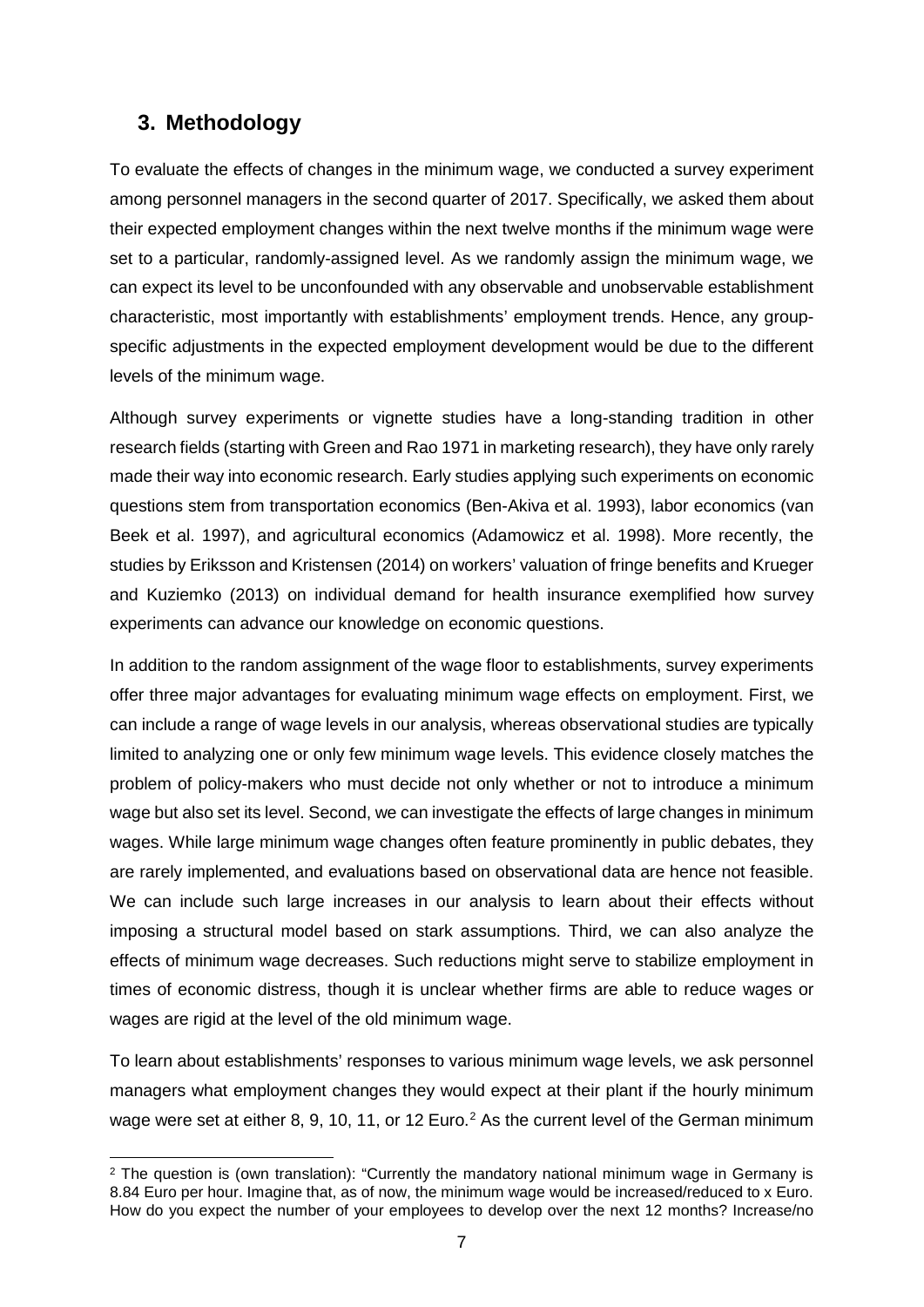wage is 8.84 Euro, the first value implies a decrease of the minimum wage while all other minimum wages imply increases by a varying magnitude. A minimum wage of 9 Euro implies a 1.8 percent increase, 10 Euro implies a 13.1 percent increase, 11 Euro implies a 24.4 percent increase and 12 Euro implies a 35.7 percent increase.

Although we are ultimately interested in changes in actual employment, we can only observe employment expectations in our survey experiment. It is therefore natural to ask how employment expectations relate to actual employment changes. Bossler (2017) uses data from the IAB-Establishment Panel, which is a similar establishment-level survey, and shows that treatment effects of the German minimum wage introduction on expected employment changes closely match the effects on actual employment adjustments in the year thereafter. In our context, employment expectations can hence be regarded as an informative measure of changes in actual employment.

Using the managers' responses, we compute the expected relative employment change by dividing the expected employment change by the current employment level. For establishments that expect employment to remain constant, the relative employment change is zero. For establishments that expect to lay off all employees, the relative employment change is  $-1$  (or  $-100$  percent). The expected relative employment change is in principle unbounded for growing establishments. However, to reduce the influence of outliers, we exclude the 0.1 percent of establishments with the largest expected employment growth.<sup>[3](#page-9-0)</sup>

Throughout our analysis, we will run regressions of the following form

 $empl\_change_i = \beta_0 + min\_wage'_i \delta + x'_i \beta + \epsilon_i$ 

where  $empl\_change_i$  denotes the expected relative employment change in the next 12 months in establishment *i*, and  $min_{\omega} \omega_{q} e_i$  denotes the level of the minimum wage that establishment *i* is randomly assigned to. We run regressions with and without conditioning on a set of control variables  $x_i$ . In our setting, including control variables mainly serves as a check whether the randomization was successful. If the randomization was successful, the assigned minimum wage is orthogonal to establishment firm characteristics  $(x_i)$  and to unobservables, i.e. the error term  $\epsilon_i$ . Hence controlling for observables should not alter the estimated minimum wage effects.

The effects of minimum wage changes on employment could be non-linear. For instance, minimum wage decreases have different effects in absolute terms than minimum wage

 $\overline{a}$ change/decrease? If increase/decrease: By how many persons would employment increase/decrease over the next 12 months?"; x takes the values of either 8, 9, 10, 11, or 12 Euro (only one minimum wage level per plant was implemented in the survey).

<span id="page-9-0"></span><sup>&</sup>lt;sup>3</sup> By this restriction, we drop 11 establishments from our sample, which all expect an employment growth of more than 150 percent. Our main insights are robust to changing this threshold.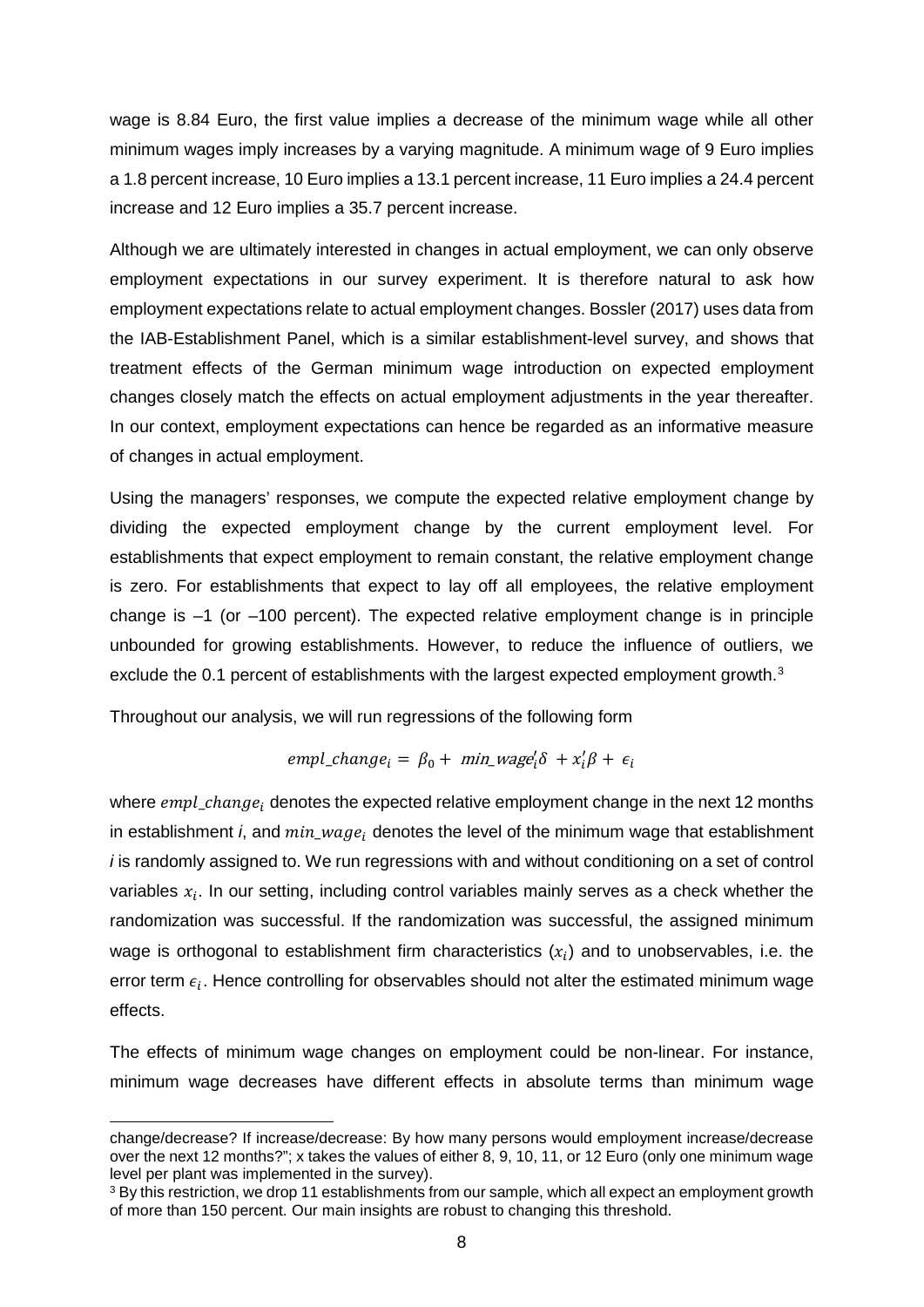increases if wages are downwardly rigid. Furthermore, minimum wage increases might exhibit no negative effect on employment at low wage levels, but do so if the minimum wage is set high enough. [4](#page-10-0) To allow for such non-linearities, we include dummy variables for each minimum wage level.

To alleviate potential concerns about design effects in our survey experiment, we will compare employment expectations across hypothetical minimum wage levels, using an hourly minimum wage of 9 Euros as reference category in our regressions. One potential design effect might be the framing of the survey question, e.g., asking about employment expectations after mentioning minimum wages, which could unintentionally affect the reported employment expectations. Even using round numbers might influence survey respondents. By comparing all minimum wage levels with the 9 Euro category, we eliminate any such design effects that are constant across minimum wage levels. To avoid order effects in our responses, we present only one counterfactual minimum wage level to each respondent.

Since wage changes are a prerequisite for potential effects on employment, we also ask personnel managers whether they would change wages for incumbent workers or for newlyhired workers in course of a changing minimum wage. While binding minimum wage increases obviously affect wages at the establishment level, it is not clear that reducing a binding minimum wage would result in wage reductions at the firm level. In face of wage rigidities (Bewley 1999), establishments might be unable to pay lower wages even if the minimum wage is reduced. Hence, understanding how actual wages respond to minimum wage decreases is crucial for understanding the employment effects.

The survey experiment captures effects of minimum wage changes on employment in existing establishments at the intensive margin and in closing establishments, which report an expected employment of zero. In contrast, we cannot account for minimum wage effects on market entry by new establishments.<sup>[5](#page-10-1)</sup> Thus, in interpreting our findings, we should keep in mind that we do not observe employment adjustments via market entry, while our approach is well-suited to identify the effects of minimum wage changes on incumbents.

<span id="page-10-0"></span> <sup>4</sup> One example for non-linearities would be a monopsony model where increasing the (monopsonistic) wage first raises employment but then begins to reduce employment if the (minimum) wage is set above the market-clearing, full employment wage level.

<span id="page-10-1"></span><sup>5</sup> To give two examples, first consider a minimum wage reduction when wages in existing establishments are rigid. Market entrants could then produce at lower costs than incumbents by paying the new minimum wage, and a minimum wage reduction could thus even reduce incumbents' employment. Second, consider a minimum wage increase. High minimum wages are often considered a barrier to entry, e.g. in Williamson (1968), as they correspond to a strategy of "raising rivals' costs" in the industrial organization literature (see Salop and Scheffman, 1987). Hence increasing minimum wages could exert a negative employment effect by lowering entries.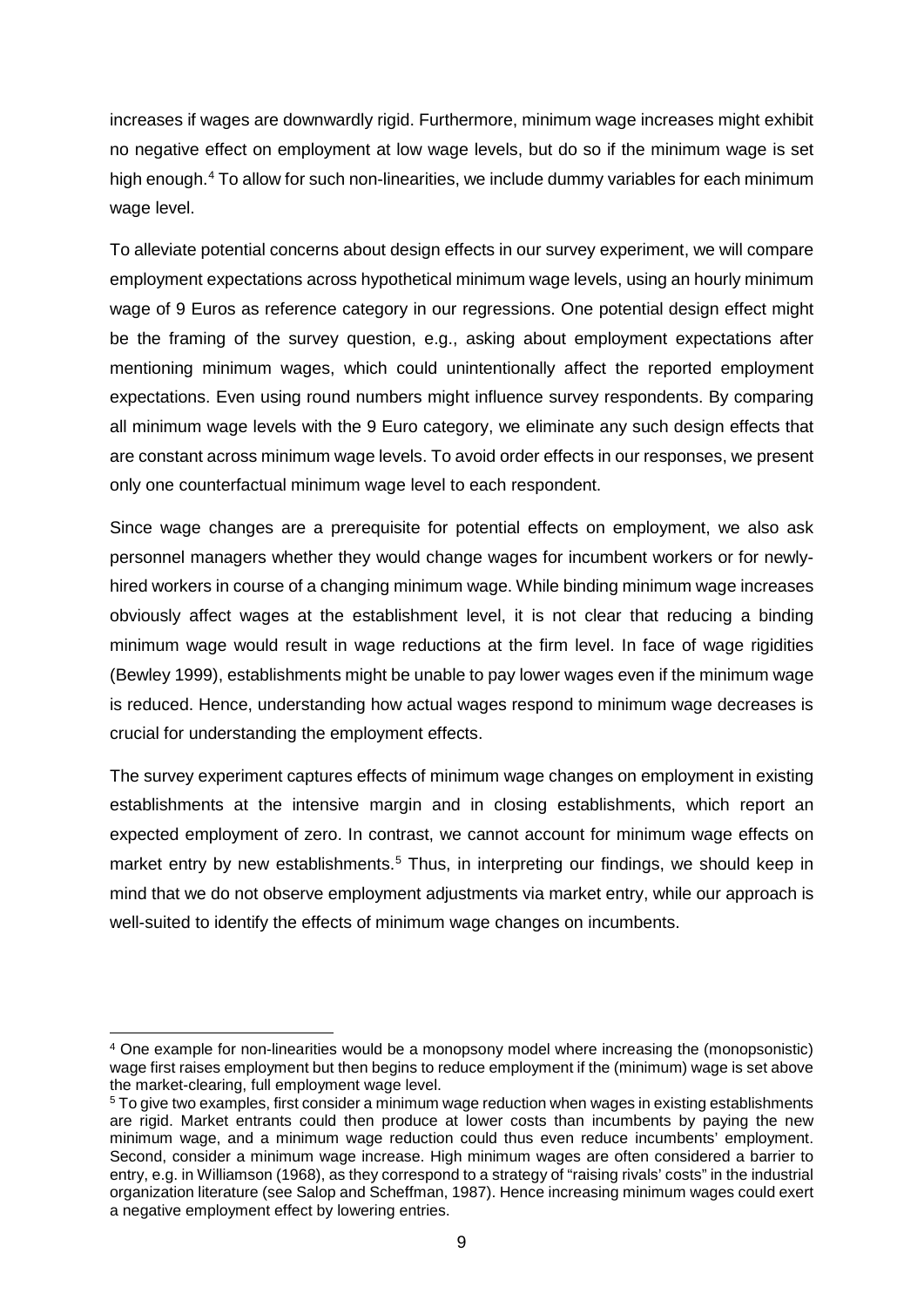## **4. Data and randomization**

For our analysis, we use the German Job Vacancy Survey (for a detailed description, see Kubis, Moczall, and Rebien 2017). The survey started in 1989 and is conducted by the surveying institute *Economix* on behalf of the *Institute for Employment Research (IAB)*. The data is collected quarterly and a new sample is drawn in the fourth quarter of each year. Since our analysis sample is the second quarter of 2017, we can exploit information also from the previous two quarters. The sample is randomly drawn from the universe of establishments located in Germany with at least one regular employee liable to social security contributions. The sampling is stratified for eastern and western Germany, by 23 sectors and 6 establishment size categories. The survey collects information on labor demand, other kinds of worker flows and basic establishment characteristics. Since all the basic establishment characteristics including the sector and location are very stable over time, they are only included in the questionnaire in the fourth quarter of each year.

In the fourth quarter of 2016, the German Job Vacancy Survey collected information on 11,588 establishments. From this initial sample, 6,781 establishments were additionally interviewed in the second quarter of 2017 when we conducted our experiment. In the experiment, we randomly assigned a minimum wage to each of the  $6.781$  $6.781$  establishments.<sup>6</sup> After excluding observations with missing information, we end up with an analysis sample of 6,118 establishments.

Table 1 provides supporting evidence that the randomization was successful by looking at the averages of observable characteristics of those establishments that participated in our experiment. To this end, we report the averages of various establishment characteristics for all minimum wage levels and test whether these averages differ significantly. Reassuringly, establishments are very similar across all minimum wage levels. In particular, we do not find a significant relationship between the minimum wage level and the mean of any observable characteristics. In F-tests on mean differences for each of the establishment characteristics by minimum wage categories, we do not observe a single p-value below 0.2. This unconfoundedness of the assigned minimum wage levels with observable characteristics lends credibility to the assumption that the level is also unconfounded with unobservables.

[Table 1 about here]

<span id="page-11-0"></span><sup>&</sup>lt;sup>6</sup> Note that we randomized the assigned minimum wage after stratifying by location in western / eastern Germany, affiliation with a low / high bite sector and establishments with less than 20 / 20 or more employees. The stratification ensures that within each of these cells we assigned an equal number of establishments to each minimum wage level but does not affect random assignment within each cell. Nor does the stratification infer with any of the mentioned advantages of randomization.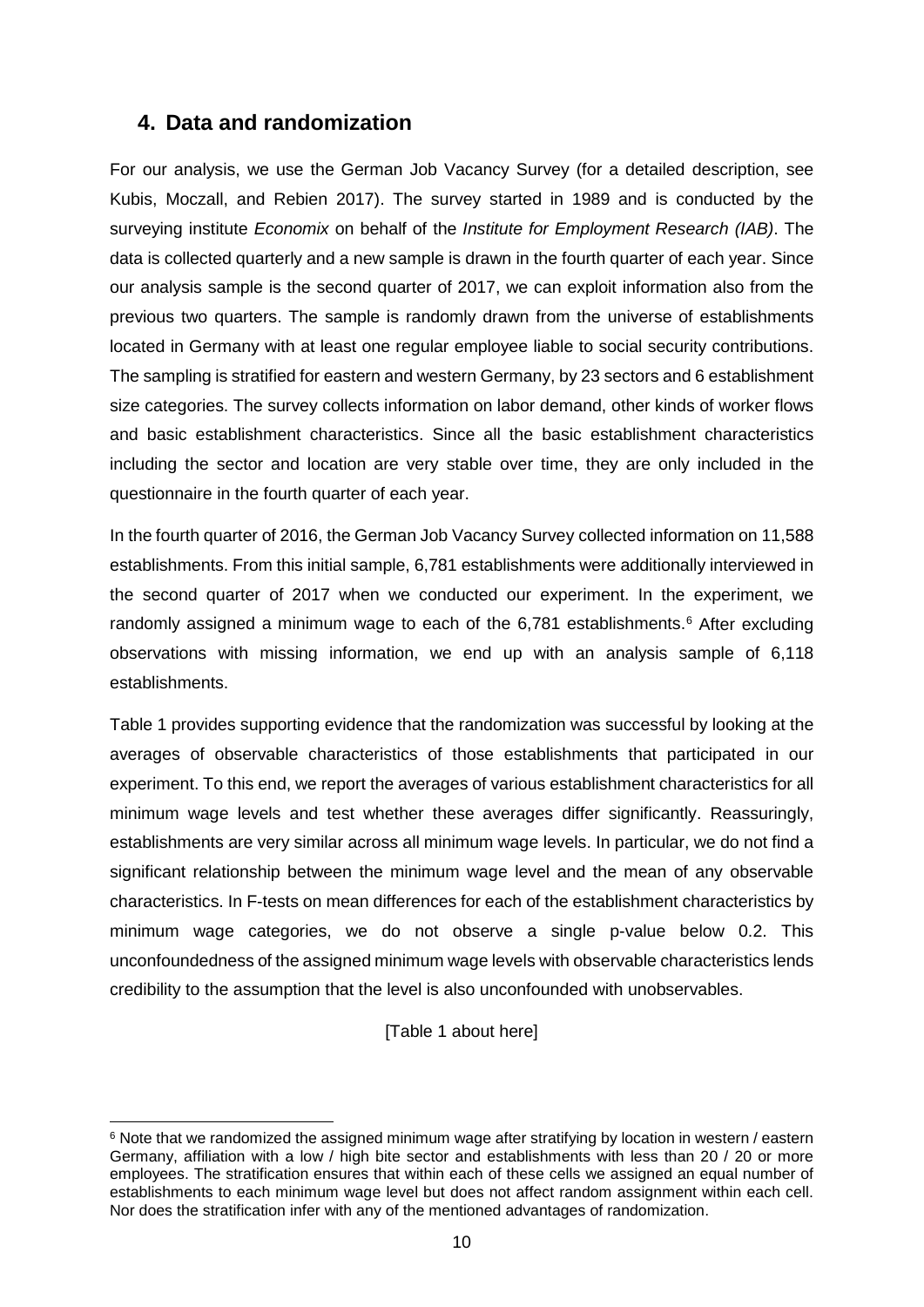## **5. Empirical results**

A first impression of the firms' employment reactions to various changes in the minimum wage can be obtained from Figure 1. When taking a minimum wage of 9 Euros per hour as a starting point (which implies a small increase of only 1.8 percent compared to the actual national minimum wage of 8.84 Euros), we see that 94 percent of establishments do not expect to change their number of employees in the next 12 months. About 2.5 percent of plants intend to increase employment, and about 3.5 percent expect a reduction in employment. As suggested by neoclassical labor demand theory, this share of employment-reducing establishments increases substantially the higher the hypothetical minimum wage is set. Raising the minimum wage to 12 Euros would induce almost 19 percent of plants to reduce the number of employees. Interestingly, lowering the minimum wage to 8 Euros per hour does not seem to make much of a difference. In this case, about 3.5 percent of plants state that they intend to increase employment whereas 3.6 percent expect a reduction in employment. These employment changes are quite similar to those at our starting point of 9 Euros.

[Figure 1 about here]

#### **5.1. Baseline effects**

In order to get a more precise picture, we now conduct several econometric analyses on the exact employment changes which employers expect given the various levels of the minimum wage. Table 2 reports the results of our investigations. In columns (1) and (2), the dependent variable is the expected relative change in the number of employees. In column (1) this employment change is simply regressed on the various levels of hypothetical minimum wages, taking the 9 Euro level as the reference category. In column (2) we add a number of control variables that may affect employment changes. These include dummy variables for sector affiliation (24 industries), for establishment size (6 categories), and for the location of the firm in eastern Germany where the labor market still markedly differs from that of western Germany even more than 25 years after German unification (Schnabel 2016). We also take account of the industrial relations regime in the plants, i.e., whether they are covered by a collective bargaining agreement or have a works council, since these regimes have been shown to play a role for plants' wage adjustments and employment growth (see Gartner et al. 2013, Jirjahn 2010). Another dummy variable indicates whether the establishment is less than three years old since young firms can be expected to show a distinct employment behavior, with both higher failure rates and – conditional on survival – higher employment growth rates than older firms in their first years on the market (see Lotti et al. 2003, Fackler et al. 2013). Finally, we control for the share of employees covered by social security (who probably can be less easily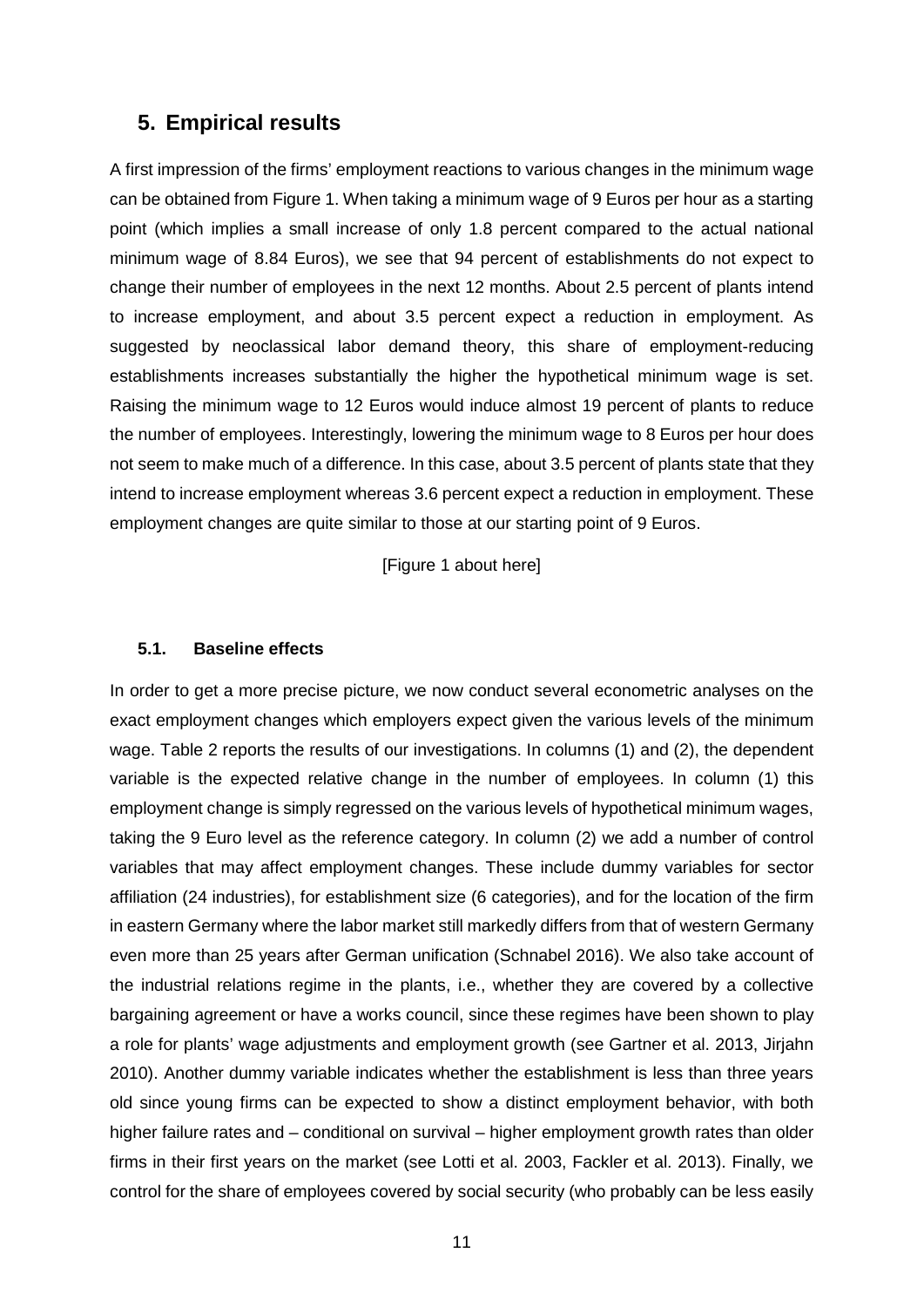laid off than marginal workers without social security) and we take into consideration whether the establishments currently report to have unfilled vacancies.

#### [Table 2 about here]

The results of our OLS regressions in Table 2 show a clear (but asymmetric) relationship between variations in the minimum wage and expected employment growth which is in accordance with the descriptive evidence from Figure 1. No matter whether we run the regressions without (column 1) or with controls (column 2) we find an increasing magnitude of employment reductions (relative to the reference category of 9 Euro that broadly reflects the status quo), the larger the increase in the minimum wage. The coefficient estimates in column (2) indicate that the number of employees is 1.9 percent lower, ceteris paribus, if the minimum wage is set at 10 rather than 9 Euros per hour, and it is 5.2 percent lower if the minimum wage is fixed at 12 Euros. This employment reduction by 1.9 percent over the next 12 months given a wage increase by 11.1 percent (from 9 to 10 Euros) can be crudely interpreted as a shortrun elasticity of labor demand to minimum wage changes of -0.17, and the employment reduction following a wage increase to 12 Euros implies an elasticity of -0.16. Interestingly, these elasticities are relatively constant, indicating that there are no substantial non-linearities.<sup>[7](#page-13-0)</sup>

However, in contrast to our expectations, employment does not increase if the minimum wage is reduced from 9 to 8 Euros per hour. While the respective coefficients in Table 2 are negative, they are not significantly different from zero. An investigation into the reasons behind this nonadjustment to minimum wage reductions will be provided in section 5.3.

Our estimations in columns (1) and (2) reflect plants' overall employment adjustment to variations in the minimum wage and thus comprise adjustments both at the extensive and the intensive margin. As a reaction to a rising minimum wage, some plants may have to close down and thus reduce employment to zero (extensive margin) while others simply adjust their number of employees (intensive margin).<sup>[8](#page-13-1)</sup> Column (3) in Table 2 shows how the probability of expected firm closure is related to variations in the minimum wage, controlling for the other variables mentioned above. The probability of firm closure steadily increases with the extent of the minimum wage increase. At a minimum wage of 12 Euros rather than 9 Euros, establishments' exit probability is about 2 percentage points higher. When excluding those 66 plants from the estimation sample that expect a reduction of employment to zero, we find in column (4) that the employment adjustment at the intensive margin is of course less pronounced than the overall adjustment in column (2). Nevertheless, we still see that the larger

<span id="page-13-1"></span><span id="page-13-0"></span> <sup>7</sup> Our estimated elasticities are in the usual ballpark of elasticities of employment with respect to minimum wages presented in Neumark and Wascher (2017) and Neumark, Salas and Wascher (2014). <sup>8</sup> In line with this distinction, Aaronson, French and Sorkin (2018) and Luca and Luca (2017) find that minimum wages affect closures, though their analyses are limited to US restaurants.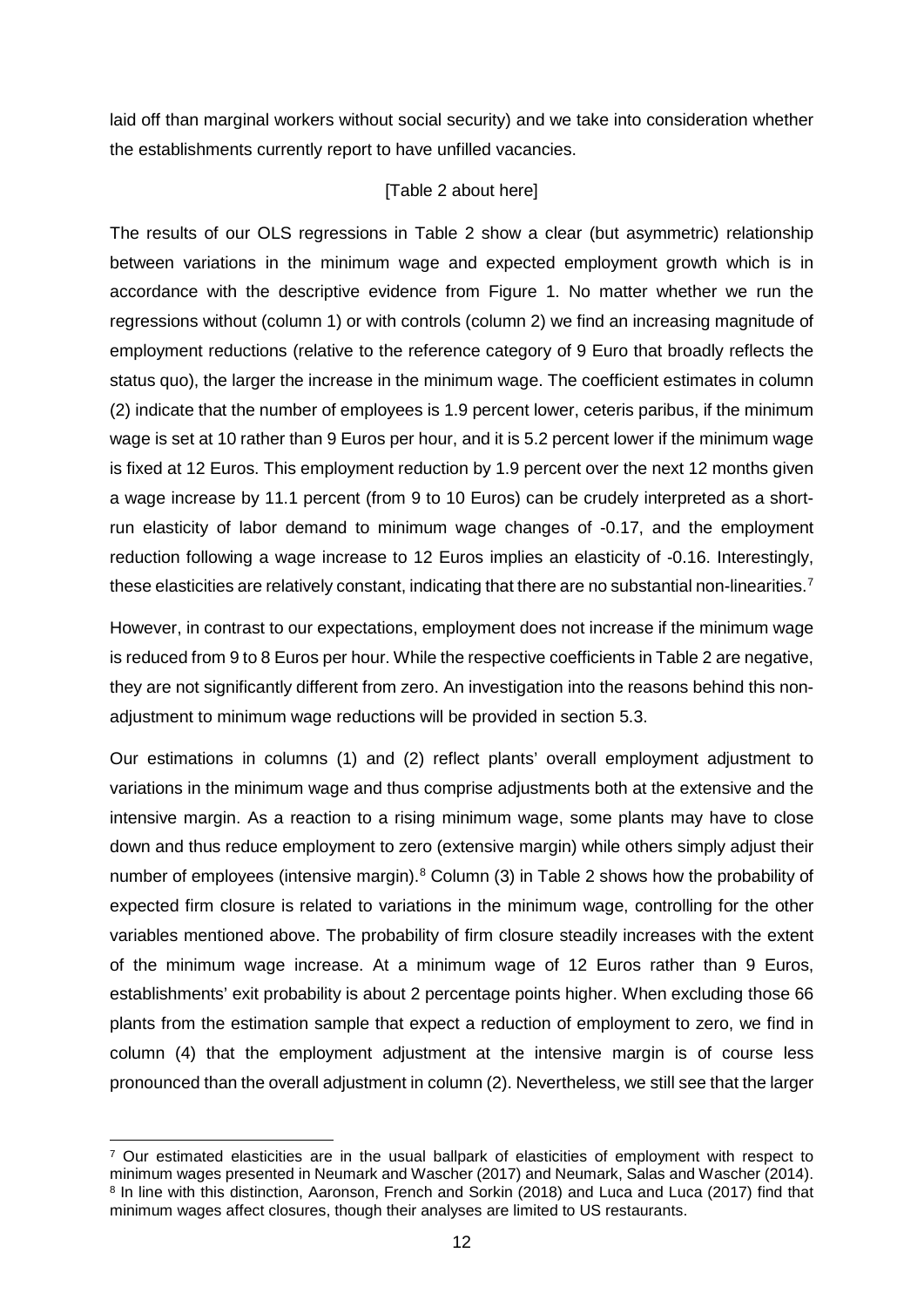the increase in the minimum wage, the higher the expected fall in employment. As before, a reduction in the minimum wage to 8 Euros neither significantly affects the level of employment nor the probability of plant closure.

### **5.2. Effect heterogeneities**

Our next step in the analysis is to identify various heterogeneities that might be behind the average baseline effects of Table 2. Since it can be expected that the employment adjustments to variations in the minimum wage are more pronounced in those industries and firms which are more strongly affected by the current minimum wage, Table 3 analyzes how employment adjustments are related to the bite of the minimum wage. We first use an industry level categorization and classify those firms as high bite which belong to one of the seven industries found to be strongly affected by the introduction of the national minimum wage in an empirical analysis by Bellmann et al. (2015).<sup>[9](#page-14-0)</sup> Firms from other industries are classified as low bite. We then make use of a finer categorization at establishment level and define firms to fall in the high bite category if they state in our survey that currently 20 percent or more of their employees earn less than 9 Euros per hour (note that the national minimum wage is 8.84 Euros). All other firms are categorized as experiencing a low bite.

### [Table 3 about here]

Columns (1) and (2) in Table 3 show the results of our regressions when dividing the estimation sample into those establishments with a high or a low bite at the industry level. As expected, employment reductions in case of minimum wage increases are substantially larger in those plants that belong to a high bite industry. The differences are even larger when using our finer measure of the minimum wage bite at the establishment rather than the industry level, as can be seen from columns (3) and (4). Plants where a substantial part of the workforce receives less than 9 Euros per hour of work expect drastic decreases in employment if the minimum wage rises. For instance, if the minimum wage was 12 Euros rather than 9 Euros, the number of employees in such high bite plants would be reduced by almost 22 percent (column 3). Plants with a low bite are less affected, but they still show the familiar pattern of steadily increasing employment reductions in case of a larger minimum wage rise. However, the implied elasticities differ tremendously between these groups, amounting to 0.66 in case of an increase to 12 Euro for high bite establishments and to merely 0.11 for low bite establishments.

Interestingly (but not surprising), high bite establishments even intend to increase employment if the minimum wage is set at 8 rather than 9 Euros. In contrast, low bite establishments expect

<span id="page-14-0"></span><sup>&</sup>lt;sup>9</sup> High bite industries are hospitality, retail, food and beverages, services, transportation and warehouses, agriculture, and temporary job agencies.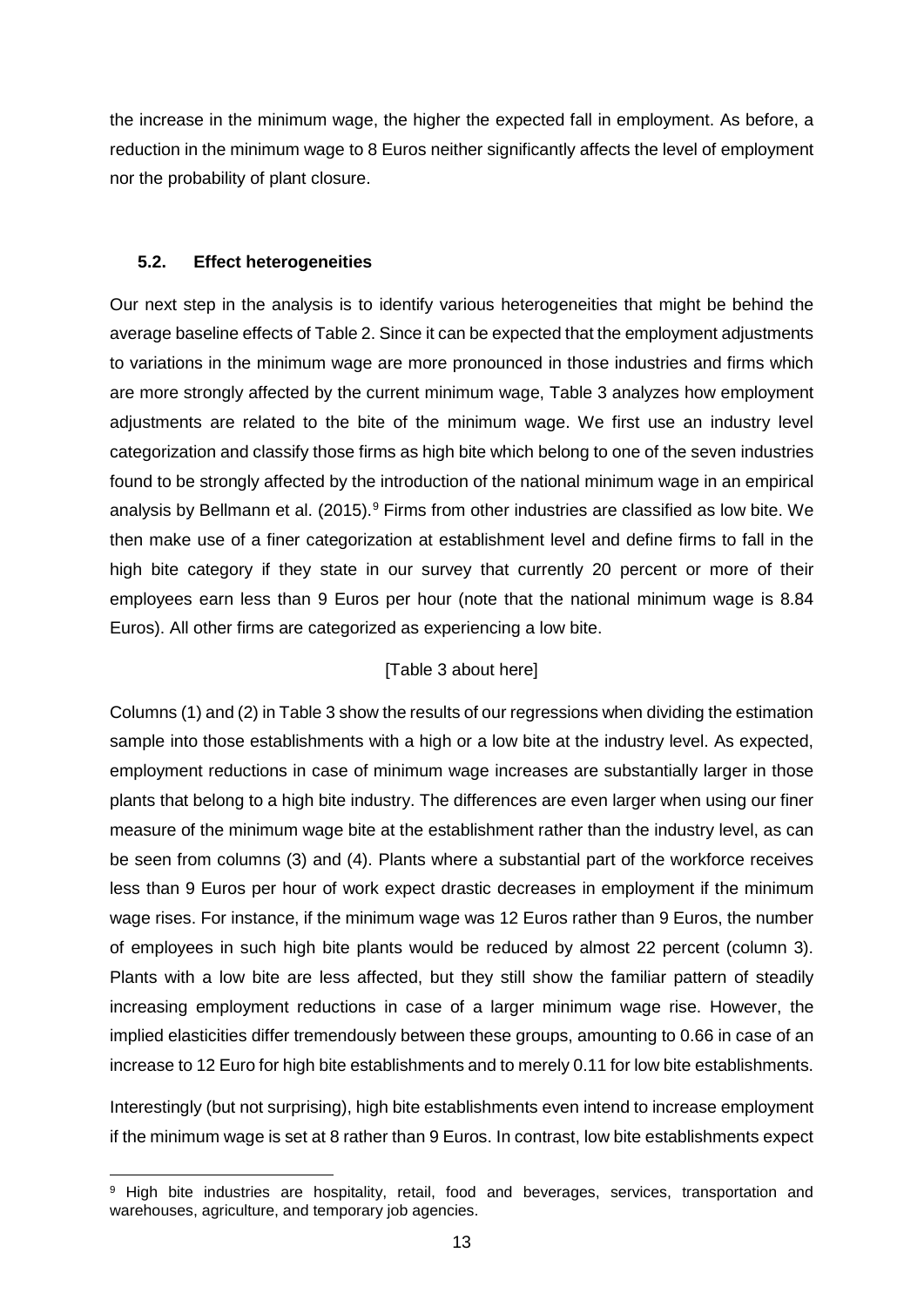to reduce employment in case of such a reduction in the minimum wage. One explanation for this difference between the two groups of plants could be that low bite establishments, which possibly pursue a high wage strategy, suffer from the minimum wage reduction since this creates a cost advantage for competitors that follow a low wage strategy. Hence, the minimum wage reduction may enable low wage plants to increase their market share at the expense of high wage plants.<sup>[10](#page-15-0)</sup>

Another factor that may play a role in employment adjustments is the industrial relations regime in a plant, in particular the coverage by a collective agreement and the presence of a works council. In Germany, employers or employers' associations and unions have the right to regulate wages and working conditions without state interference. They conclude collective bargaining agreements (at industry or company level) which are legally binding to all members of the unions and employers' associations involved, but in general they are extended to all employees working for the employers involved, no matter whether they are union members or not. Collective agreements determine wages as well as job classifications, working time, and working conditions. These collectively agreed norms are minimum terms in that companies bound by collective agreements may not undercut but only improve upon these terms and conditions (for instance by paying higher wages). At the plant level, the employees in all establishments that exceed a size threshold of five permanent employees are free to elect a works council representing the entire workforce (but they are also free not to establish a works council). In addition to extensive rights of information and consultation, German works councils have co-determination rights prescribed by law on "social matters" such as remuneration arrangements, layoffs, health and safety measures, and the regulation of working time. Unlike unions, works councils are not allowed to call a strike, and they are also excluded from reaching agreement with the employer on wages or working conditions that are normally settled by collective agreements between unions and employers' associations at industry level. However, in practice works councils can use their extensive powers and rights in other areas to also influence wage adjustments. In some cases, such competencies are explicitly transferred from the industry to the plant level (by means of so-called derogation clauses), so that management and works councils can find a way to adjust wages and employment if this is necessary to secure the survival of the plant. Descriptive analyses show that in 2016 about

<span id="page-15-0"></span><sup>&</sup>lt;sup>10</sup> To investigate this line of reasoning further, we ran separate regressions for high and low bite establishments in high bite industries (not reported in a table). A minimum wage reduction to 8 Euros would lead low bite establishments to reduce employment by about 2 percent. In contrast, high bite establishments would increase employment by almost 10 percent. As these establishments probably compete against each other, this opposing effect pattern supports the argument that lowering the minimum wage could allow low wage plants to increase their market share at the expense of high wage plants.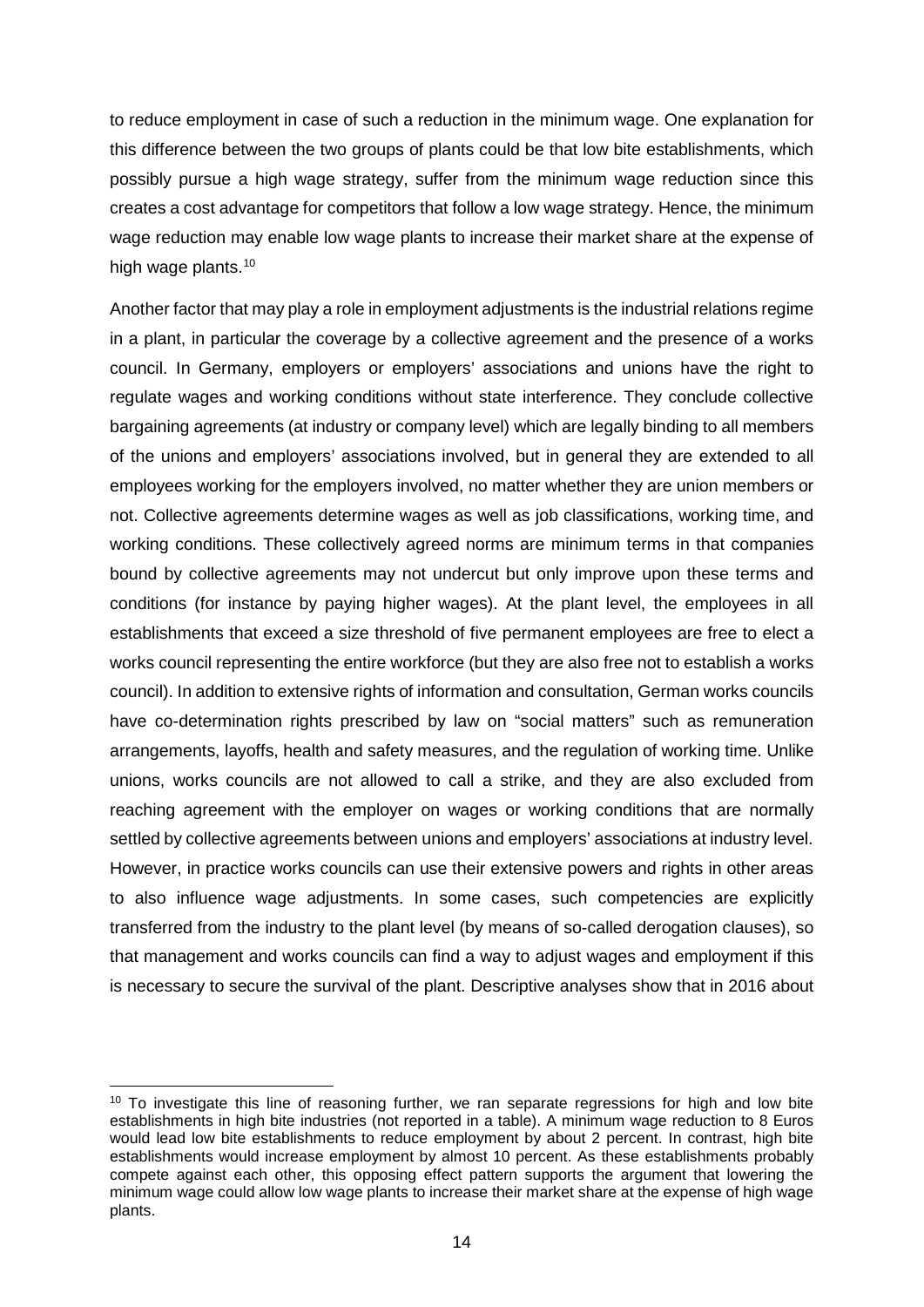56 percent of employees in Germany were covered by collective bargaining agreements and about 41 percent were represented by a works council (Ellguth and Kohaut 2017).

### [Table 4 about here]

In Table 4 we distinguish between four different regimes that are particularly relevant for industrial relations and wage setting in Germany (see, e.g., Gartner et al. 2013 and Oberfichtner and Schnabel 2017). The four regimes are presented in an increasing order of regulation, ranging from those establishments that have neither collective agreements nor works councils (column 1) over those that have a collective bargaining agreement (column 2) or a works council (column 3) to those plants that have both a collective agreement and a works council and can thus be seen as prototypes of the traditional German model of industrial relations (column 4).<sup>[11](#page-16-0)</sup> We would expect that plants which are not or less constrained by collective agreements and/or works councils can adjust wages and employment more easily so that their reactions to increases in minimum wages should be more pronounced. This is confirmed by our estimations reported in Table 4. Expected employment reductions following an increase in the minimum wage are highest in the subsample of those plants that have neither collective agreements nor a works council (column 1). Employment reductions are also found in those establishments that are covered by a collective agreement (column 2), but they are less pronounced here. In contrast, plants with a works council (column 3) or with both a works council and a collective agreement (column 4) do not significantly reduce employment if the minimum wage increases. The reason for these differences may be that plants covered by collective bargaining and plants with a works council pay relatively high wages so that they are less severely affected by our increases in the minimum wage. Furthermore, our results suggest that works councils, whose consent is needed in Germany for layoffs to be legal, seem to be able to fend off employment reductions.

When the minimum wage is reduced to 8 instead of 9 Euros, we observe a negative employment effect for plants that are bound by collective bargaining agreements. A plausible explanation for this observation is that these plants face a relative disadvantage from a minimum wage decrease because they cannot reduce the binding collectively-agreed wages when the minimum wage falls. We address this potential mechanism in section 5.3.

### [Table 5 about here]

Heterogeneities by plant size and region are presented in Table 5 by distinguishing between three categories of plant size and between plants located in eastern and western Germany. The results in column (1) show that expected employment reductions following an increase in

<span id="page-16-0"></span><sup>&</sup>lt;sup>11</sup> Note that these four categories are not mutually exclusive. For instance, establishments that participate in collective bargaining may or may not have a works council and may hence be included not only in column (2), but also in columns (3) and (4) of Table 4.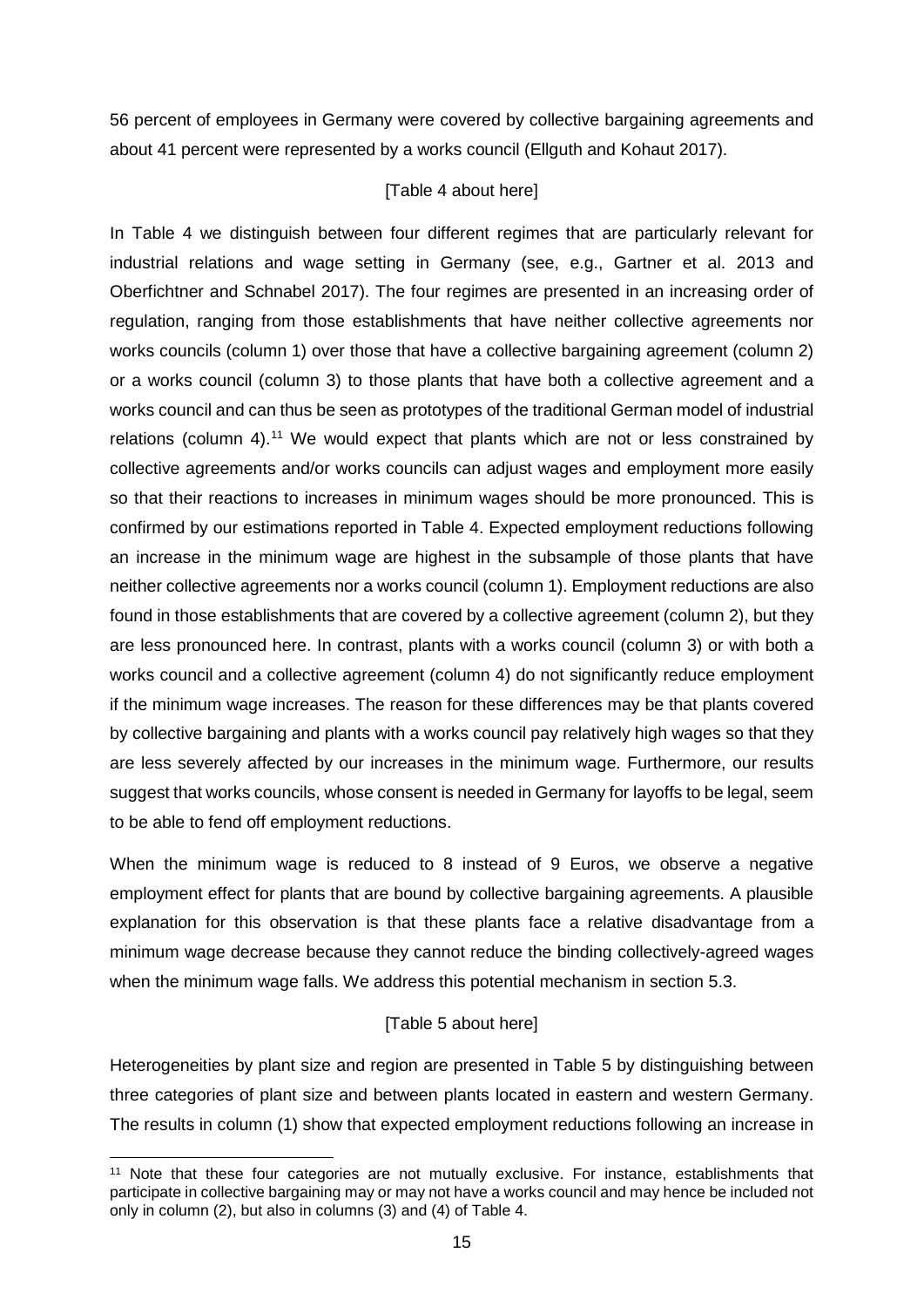the minimum wage are highest in the subsample of small plants with no more than 10 employees. This may reflect the fact that the employment protection law in Germany does not apply to establishments with 10 or fewer employees. Employment reductions are less pronounced but still statistically highly significant in medium-sized establishments (column 2), and they are relatively small and only marginally significant in the subsample of large establishments with more than 100 employees (column 3). As before, a reduction in the minimum wage to 8 Euros does not significantly affect the expected level of employment in all three plant size categories. These results for plant size correspond quite well to those for industrial relations regimes (Table 4) which also differ by plant size, with small and mediumsized plants being much less likely to have collective agreements and/or works councils (see Ellguth and Kohaut 2017, Oberfichtner and Schnabel 2017).

Columns (4) and (5) in Table 5 show that there are substantial differences in reactions to minimum wage changes between eastern and western Germany, even after controlling for variables like establishment size and industrial relations that still differ on average between both parts of Germany 25 years after unification (Schnabel 2016). In both regions we find the familiar pattern that the larger the increase in the minimum wage, the higher the expected reduction in employment, but the magnitude of these effects is more than twice as large in eastern than in western Germany. This corresponds to our insights from Table 3 on the bite of the minimum wage since on average plants in eastern Germany are more likely to be affected by the current minimum wage. As expected, the estimated coefficient for a reduction in the minimum wage from 9 to 8 Euros per hour is positive (but statistically insignificant) in eastern Germany. Somewhat surprisingly, however, it is negative and statistically significant in western Germany. This again calls for a more detailed investigation into the reasons behind the unexpected adjustment to minimum wage reductions.

These heterogeneities underscore that there is not one typical minimum wage effect on employment across establishments, and they show how the effects vary across different types of establishments. As establishment characteristics like industrial relations or plant size correlate with each other and with wage levels, our approach is not suited to disentangle the influence of each single characteristic. That said, the results inform us how the economy and its structure would react to large increases in minimum wages. In particular, they imply that large minimum wage increases would raise the employment shares of large, high-wage establishments with institutionalized industrial relations (mostly found in western Germany) at the expense of other establishments, which would incur larger employment losses. In contrast, a modest minimum wage reduction would benefit low-wage employers, who are typically not subject to collective bargaining.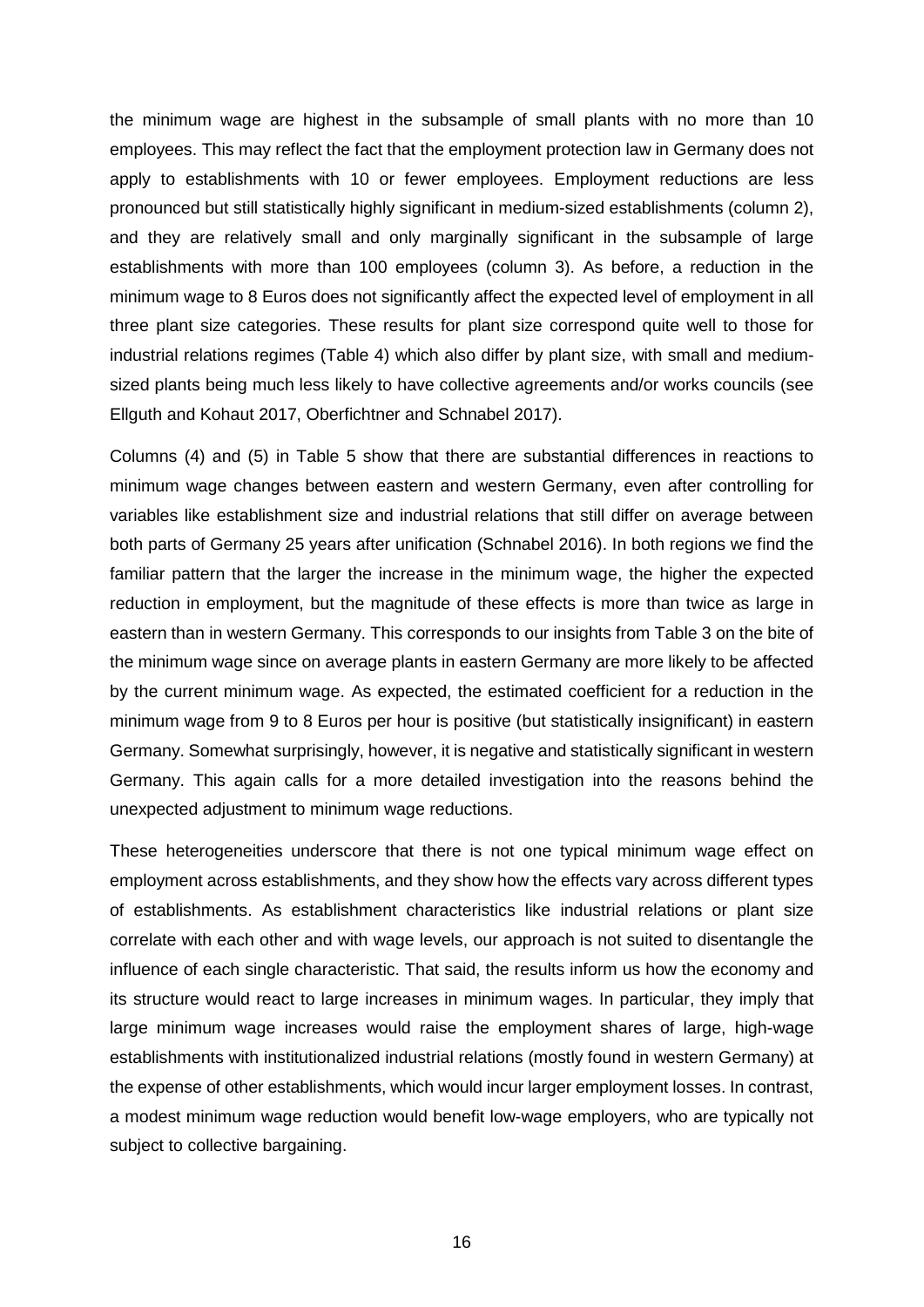#### **5.3. How do establishments react when the minimum wage is reduced?**

Our econometric analyses have shown that – in contrast to initial expectations – a reduction in the minimum wage from about 9 to 8 Euros per hour typically does not result in employment increases. Potential explanations for this surprising result may be some kind of status quo bias (i.e. plants have organized their production structure around the current minimum wage and do not gain by reverting to the previous, less capital-intensive setting), the relatively small extent of the wage reduction of only 11 percent, or the binding character of (higher) collectivelyagreed wages. Another possibility is that plants are not able or willing to lower employees' wages in response to a reduction in the minimum wage, e.g. due to resistance from the side of workers and works councils or due to efficiency wage considerations (Franz and Pfeiffer 2006).

#### [Table 6 about here]

In order to get a better understanding of the (non-)response to a minimum wage reduction, we asked the group of employers to which a minimum wage decrease (to 8 Euros) was assigned whether they would cut the wage of at least one of their current employees and/or the entry wage of at least one newly hired employee if the minimum wage was reduced to 8 Euros per hour. For a number of subsamples, Table 6 reports the sample means of the share of establishments which answer that they would cut wages. It can be seen that on average only 2.6 percent of establishments would reduce the wages of their current workforce whereas 11 percent of establishments would implement a cut in entry wages. The willingness (or pressure) to reduce current and entry wages is substantially higher in high bite sectors and establishments that are most strongly affected by the minimum wage. Recall from Table 3 that these establishments are the ones which intend to raise employment after a reduction in the minimum wage. Establishments without collective bargaining agreements and works councils are also more likely to cut wages whereas those plants that have a works council or a works council plus a collective agreement (i.e. the traditional German model of industrial relations) would not cut the wages of incumbent workers and would also be less likely to reduce entry wages. The likelihood of wage cuts is also lower in larger establishments and in western Germany. The latter result probably reflects a compositional effect since low bite sectors and establishments as well as large establishments and establishments with full IR institutions are more often present in western Germany.

Since most establishments are not able or not willing to cut wages in response to a minimum wage reduction, the missing increase in employment identified in our estimations is not surprising. It clearly does not invalidate the neoclassical theory of labor demand but points to the importance of institutional settings and other wage determining factors (like fairness) to be considered by plant management.

17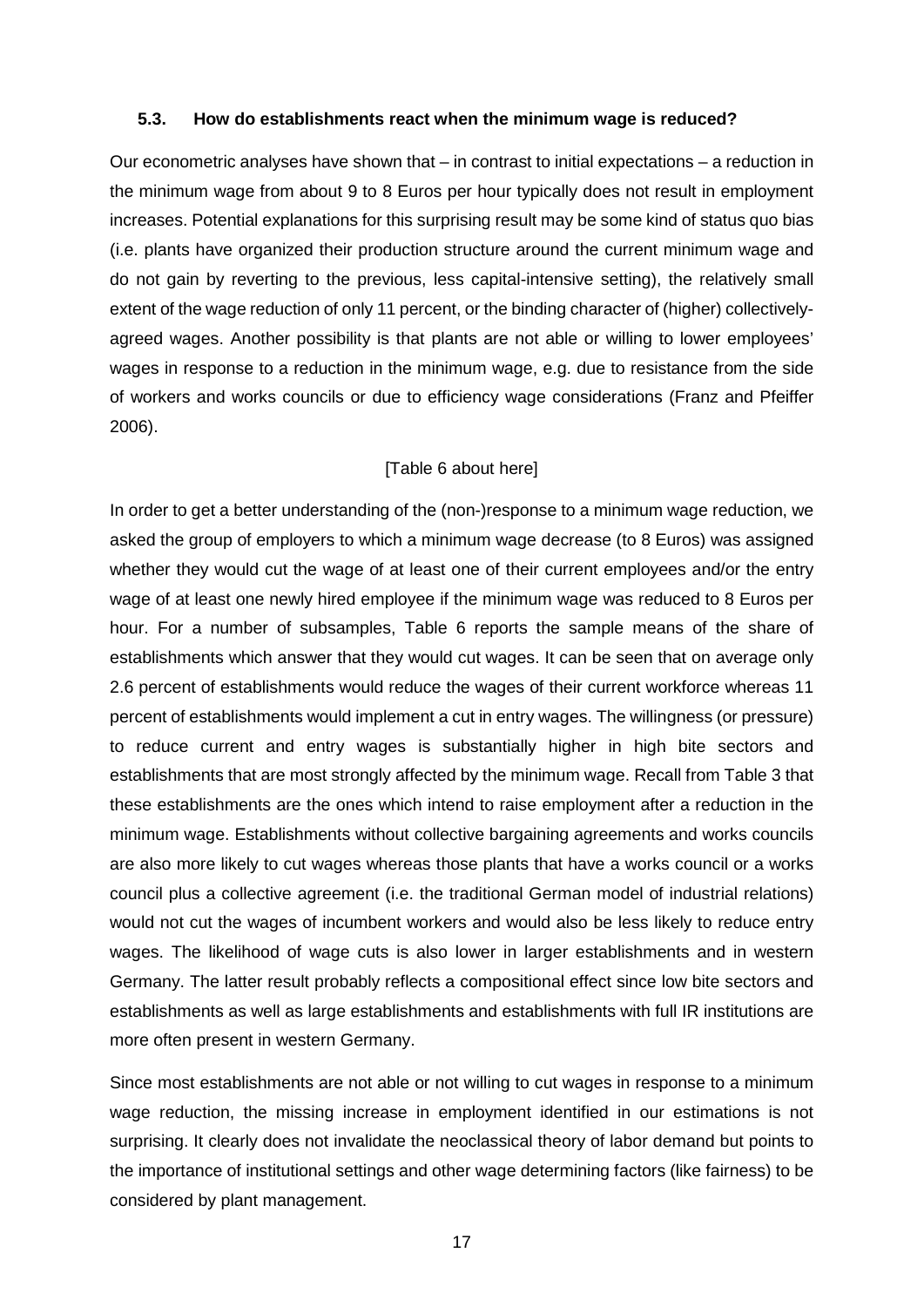#### **5.4. Robustness checks**

As a first robustness check of our results, we include the share of part-time workers in a plant to control for selective employment adjustments. Second, we adjust for the sampling procedure by running a weighted least squares regression that weights observations to resemble the population of all establishments in Germany. Third, we use the ratio of the expected employment growth relative to the unconditional expected employment growth (reported in the same survey before the minimum wage experiment) as dependent variable to control for potential differences in employment prospects across assigned minimum wage levels. As can be seen from columns (1) through (3) of Table 7, our main results are robust across these specifications.<sup>[12](#page-19-0)</sup>

Finally, we replace our dependent variable, the relative employment change, by the absolute change in the number of employees. The results in column (4) of Table 7 show that a minimum wage of 11 Euro decreases establishment-level employment by roughly one employee compared to a minimum wage of 9 Euro. A minimum wage of 12 Euro reduces employment expectations by 2.8 employees. Given an average firm size of 97 employees, the results are again in line with our baseline estimations, but the implied relative employment effects are estimated much less precisely.

[Table 7 about here]

## **6. Conclusion**

To shed light on the consequences of substantial minimum wage changes, we conducted a survey experiment that randomly assigned a minimum wage increase or decrease to 6,118 establishments in Germany. Conditional on the randomly assigned change in the minimum wage, we asked the personnel managers of these plants about their expectations concerning employment adjustments. Our econometric analyses show a clear (but asymmetric) relationship between variations in minimum wages and expected employment growth. We find that the larger the increase in the minimum wage is, the larger the expected reduction in employment. Employment adjustments to variations in minimum wages are more pronounced in those industries and plants which are more strongly affected by the current minimum wage. We also show that expected employment reductions following an increase in minimum wages are highest in those plants that have neither collective agreements nor a works council. In

<span id="page-19-0"></span> $12$  The sample size slightly decreases for some of the reported specifications as we use additional information that is not available for all establishments included in our main analysis.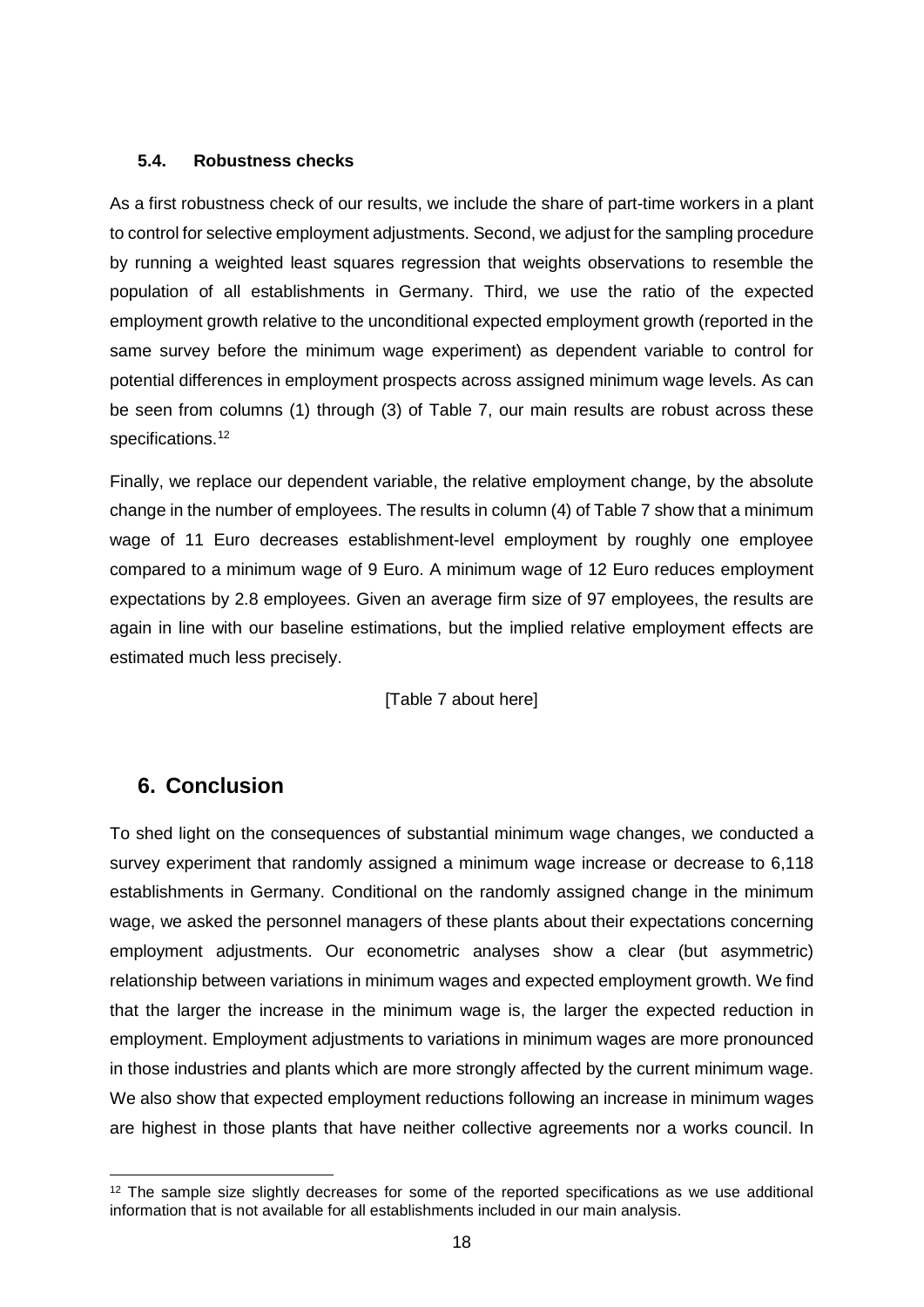contrast, plants with a works council or with both a works council and a collective agreement do not significantly reduce employment if minimum wages increase. This suggests that works councils, whose consent is needed in Germany for layoffs to be legal, seem to be successful in fending off employment reductions.

Interestingly, and in contrast to our expectations, employment is not found to increase if the minimum wage is reduced by about 10 percent. Only for those plants that are most strongly affected by the current minimum wage, we find a substantial positive effect of a minimum wage decrease on employment. The main reason is that hardly any establishment would cut the wages of its current workforce, and only 11 percent of establishments would reduce entry wages. The willingness (or pressure) to decrease current and entry wages is substantially higher in those sectors and establishments that are most strongly affected by the minimum wage. In contrast, plants that have a works council or a works council as well as a collective agreement (i.e. the traditional German model of industrial relations) would not cut their workforce's wages and would be less likely to reduce entry wages.

Our study fills a gap in the literature concerning the impact of very large minimum wage increases like those planned in the UK and in some states of the US, indicating that such large increases might indeed lead to large employment losses. Our results also corroborate findings from Germany that the negative employment effects of sectoral minimum wages are more pronounced in eastern Germany (see, e.g., König and Möller 2009, Aretz et al. 2013) and that they are mostly driven by high-bite firms facing strong competition (Bossler and Gerner 2016). Going beyond the extant literature by investigating reductions in minimum wages, we find that such wage cuts cannot be expected to automatically increase employment. Our results point to the importance of institutional settings and other wage determining factors (like fairness) that need to be taken into account when assessing or predicting employment reactions to minimum wage changes.

Although our ex ante analysis does overcome some deficits of previous ex post evaluations that are not very informative concerning potentially large changes in minimum wages, it also has its limitations. First, our analysis is based on managers' expectations concerning employment adjustments rather than actual employment changes. However, previous studies have demonstrated that in the case of the German minimum wage introduction expected and actual employment reactions largely coincided (see Bossler 2017). Second, while our survey experiment captures the effects of minimum wage changes on employment in existing and closing establishments, we cannot account for minimum wage effects on market entry by new establishments. Third, in addition (or alternative) to the adjustments in the number of employees our analysis focused on, establishments could make use of other adjustment channels such as changes in working hours (see Caliendo et al. 2017), increases in product

19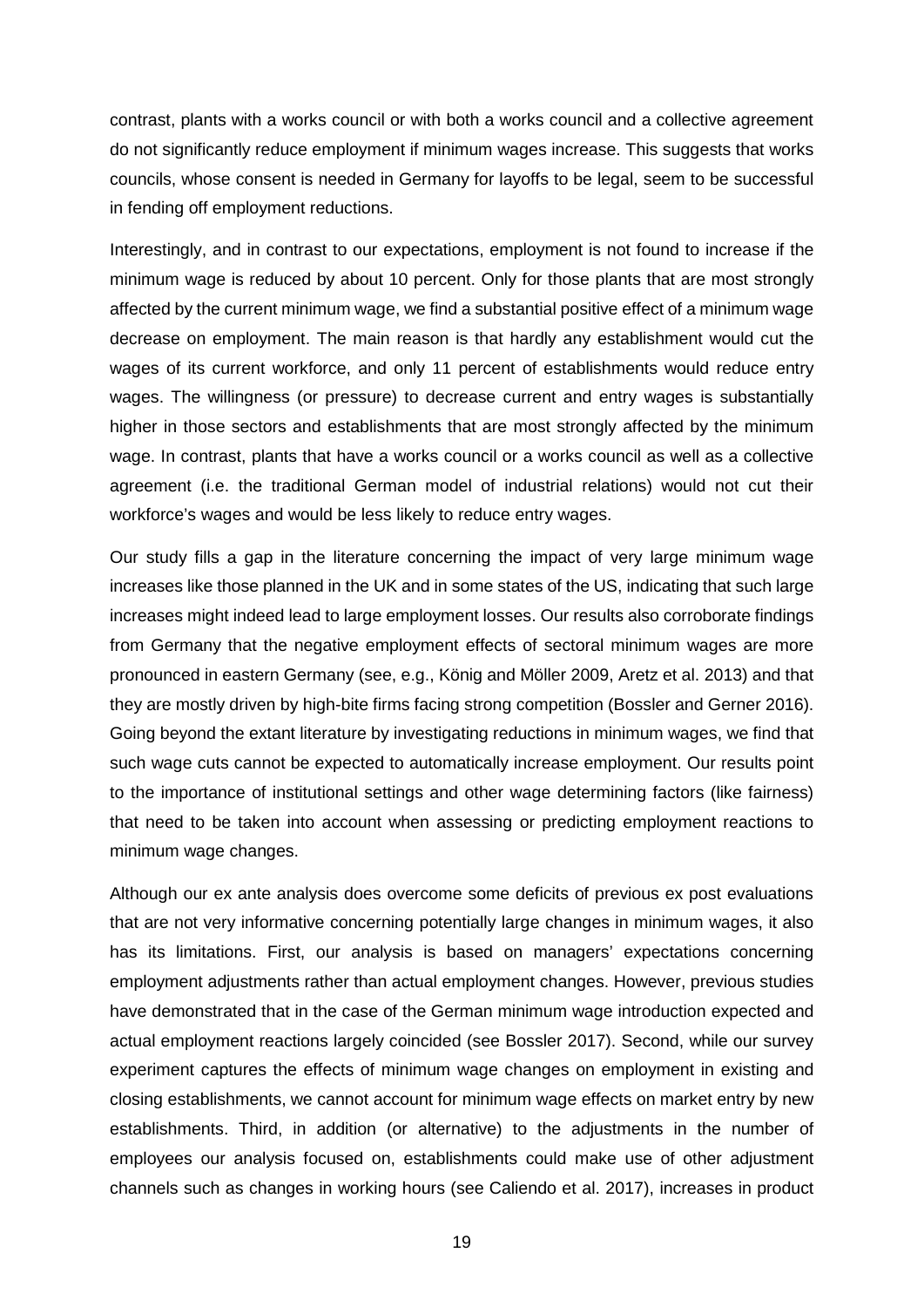prices, reductions in non-labor costs, and improvements in productivity (see Bodnár et al. 2018 for survey evidence on these channels). These potential adjustments within plants and the general equilibrium effects between plants and across the economy provide interesting challenges for future research.

Despite these caveats, our investigation shows that setting the "right" minimum wage is quite challenging since most establishments would react to excessive minimum wage increases by substantially reducing employment. Importantly, the minimum wage levels that lead to such employment losses are within the bandwidth of minimum wage increases currently under discussion. Our analysis furthermore reveals important heterogeneities among establishments that policymakers need to consider when setting the minimum wage.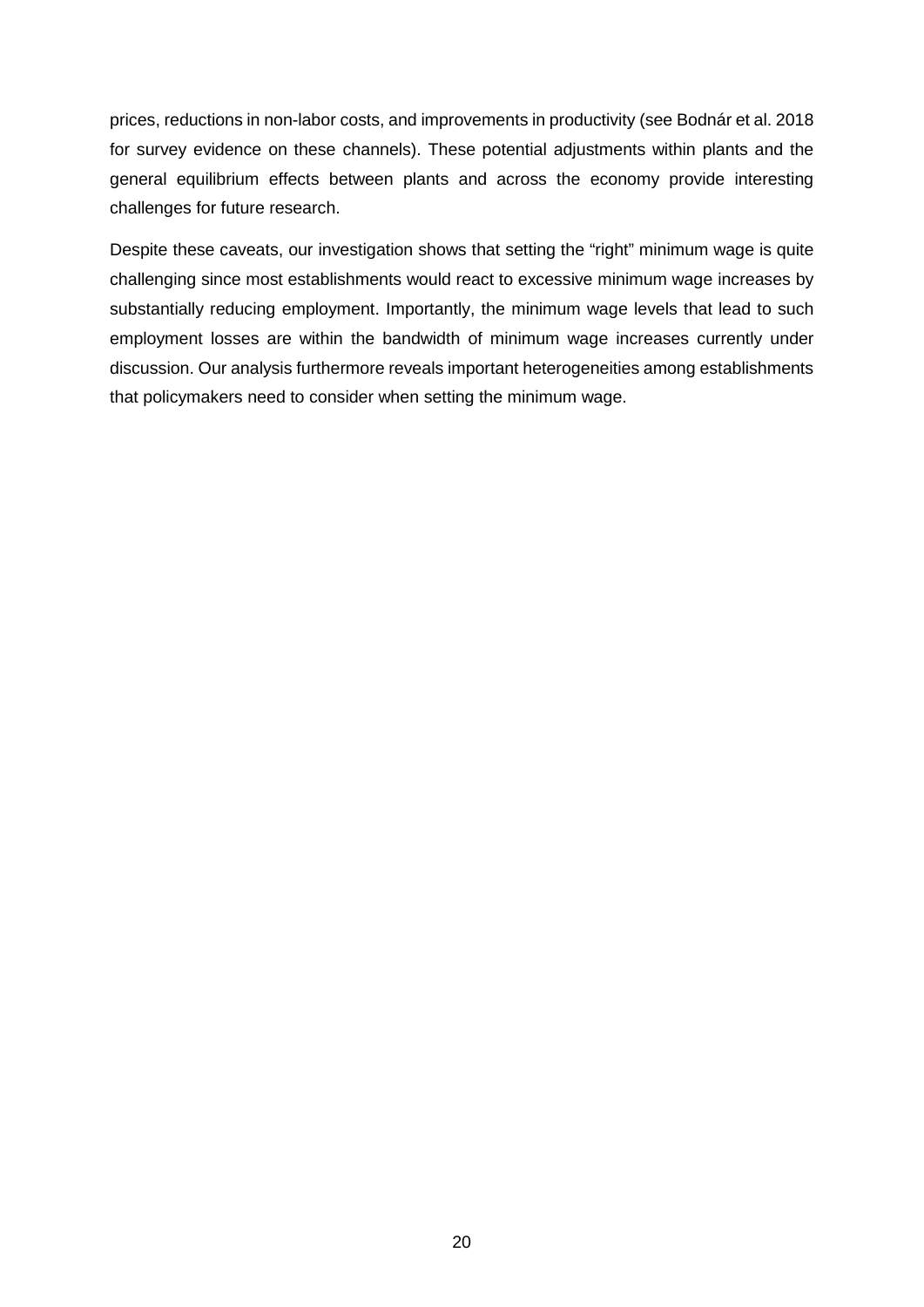## **Literature**

Aaronson, D., French, E., Sorkin, I., and To, T. (2018), Industry Dynamics and the Minimum Wage: A Putty-Clay Approach. *International Economic Review* 59(1), 51-84.

Adamowicz, W., Boxall, P., Williams, M., and Louviere, J. (1998). Stated preference approaches for measuring passive use values: Choice experiments and contingent valuation. *American Journal of Agricultural Economics* 1(1), 64-75.

Aghion, P., Algan, Y., and Cahuc, P. (2011). Civil society and the state: The interplay between cooperation and minimum wage regulation. *Journal of the European Economic Association* 9(1), 3-42.

Allegretto, S., Dube, A., Reich, M., and Zipperer, B. (2017). Credible research designs for minimum wage studies: A response to Neumark, Salas, and Wascher. *Industrial and Labor Relations Review 70*(3), 559-592.

Aretz, B., Arntz, M., and Gregory, T. (2013). The Minimum Wage Affects Them All: Evidence on Employment Spillovers in the Roofing Sector. *German Economic Review* 14(3), 282-315.

Bachmann, R., Bauer, T. K., and Frings, H. (2014). Minimum wages as a barrier to entry: Evidence from Germany. *LABOUR* 28(3), 338-357.

van Beek, K.W.H., Koopmans, C.C., and van Praag, B. M. S. (1997). Shopping at the labour market: A real tale of fiction. *European Economic Review* 41(2), 295-317.

Bell, B. and Machin, S. (2018). Minimum Wages and Firm Value. *Journal of Labor Economics* 36(1), 159-195.

Bellmann, L., Bossler, M., Gerner, H.-D., and Hübler, O. (2015). IAB-Betriebspanel: Reichweite des Mindestlohns in deutschen Betrieben. IAB-Kurzbericht 06/2015, Nürnberg.

Ben-Akiva, M., Bolduc, D., and Bradley, M. (1993). Estimation of travel choice models with randomly distributed values of travel time. *Transportation Research Record* 1413, 88-97

vom Berge, P. and Frings, H. (2017). High-impact minimum wages and heterogeneous regions. IZA Discussion Paper No. 10782, Bonn.

Bewley, T. F. (1999). Why Do Wages Not Fall During a Recession? Cambridge, Mass.

Bodnár, K., Fadejeva, L., Iordache, S., Malk, L., Paskaleva, D., Pesliakaite, J., Todorović Jemec, N., Tóth, P., and Wyszyński, R. (2018). How Do Firms Adjust to Rises in the Minimum Wage? Survey Evidence from Central and Eastern Europe. ECB Working Paper No. 2122, Frankfurt.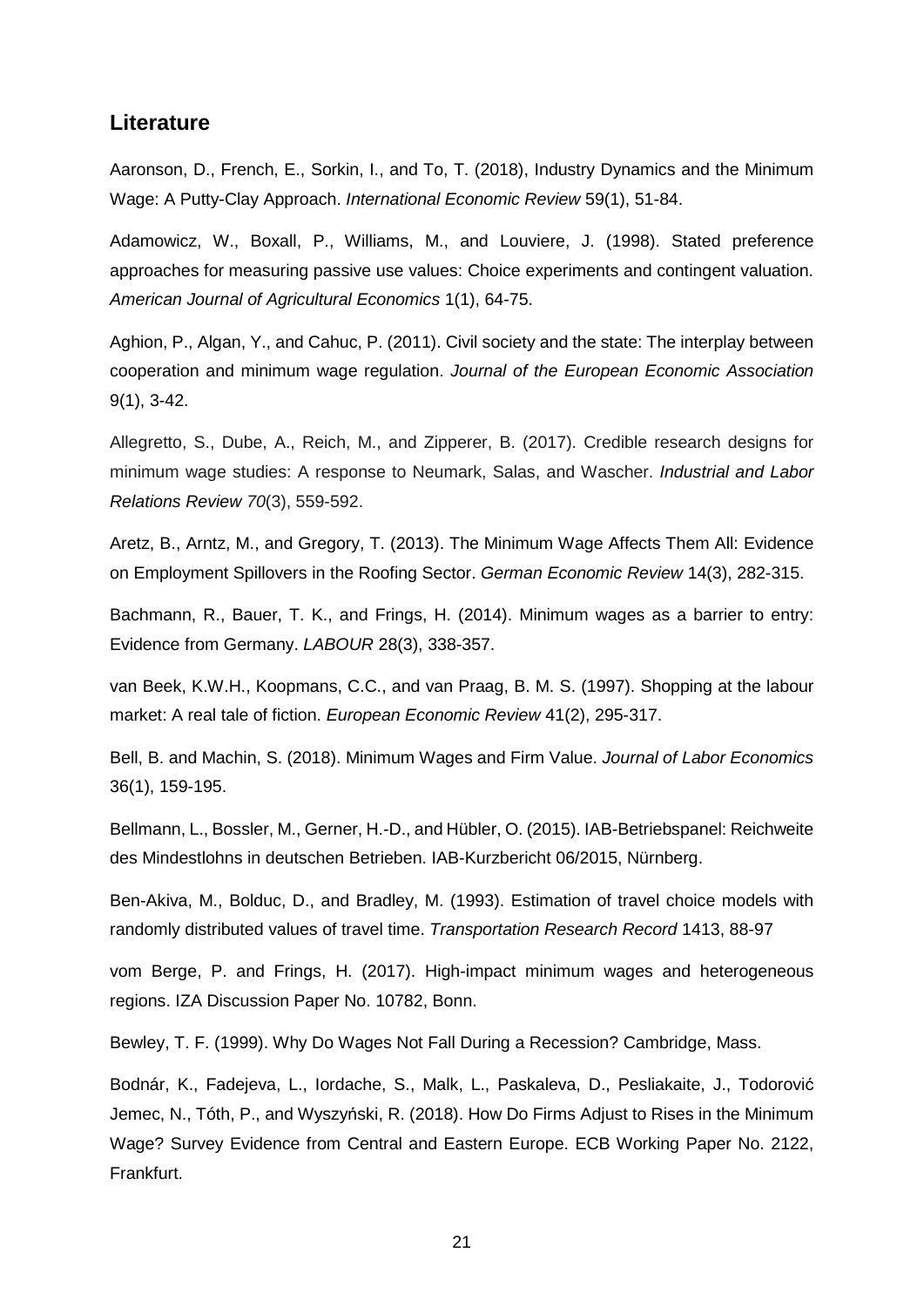Boockmann, B., Krumm, R., Neumann, M., and Rattenhuber, P. (2013). Turning the Switch: An Evaluation of the Minimum Wage in the German Electrical Trade Using Repeated Natural Experiments. *German Economic Review* 14(3), 316-348.

Bossler, M. (2017). Employment expectations and uncertainties ahead of the new German minimum wage. *Scottish Journal of Political Economy* 64(4), 327-348.

Bossler, M. and Gerner, H.-D. (2016). Employment effects of the new German minimum wage. Evidence from establishment-level micro data. IAB-Discussion Paper 10/2016, Nuremberg.

Caliendo, M., Fedorets, A., Preuss, M., Schröder, C., and Wittbrodt, L. (2018). The Short-Run Employment Effects of the German Minimum Wage Reform. Labour Economics, online first.

Caliendo, M., Fedorets, A., Preuss, M., Schröder, C., and Wittbrodt, L. (2017). The Short-Term Distributional Effects of the German Minimum Wage Reform. IZA Discussion Paper No. 11246, Bonn.

Card, D. and Krueger, A. B. (1994). Minimum Wages and Employment: A Case Study of the Fast-Food Industry in New Jersey and Pennsylvania. *American Economic Review* 84(4), 772- 793.

Card, D. and Krueger, A. B. (1995). Myth and measurement: The new economics of the minimum wage. Princeton, NJ: Princeton University Press.

Coe, D. T. and Snower, D. J. (1997). Policy complementarities: The case for fundamental labor market reform. *IMF Economic Review* 44(1).

Dolado, J., Kramarz, F., Machin, S., Manning, A., Margolis, D., Teulings, C., Saint-Paul, G., and Keen, M. (1996). The Economic Impact of Minimum Wages in Europe. *Economic Policy* 11(23), 317-72.

Eriksson, T. and Kristensen, N. (2014). Wages or Fringes? Some Evidence on Trade-Offs and Sorting. *Journal of Labor Economics* 32(4), 899-928.

Ellguth, P. and Kohaut, S. (2017). Tarifbindung und betriebliche Interessenvertretung: Ergebnisse aus dem IAB-Betriebspanel 2016. *WSI Mitteilungen* 70(4), 278-286.

Fackler, D., Schnabel, C., and Wagner, J. (2013). Establishment exits in Germany: the role of size and age. *Small Business Economics* 41(3), 683-700.

Franz, W. and Pfeiffer, F. (2006). Reasons for wage rigidity in Germany. *LABOUR* 20, 255- 284.

Frings, H. (2013). The Employment Effect of Industry-Specific, Collectively Bargained Minimum Wages. *German Economic Review* 14(3), 258-281.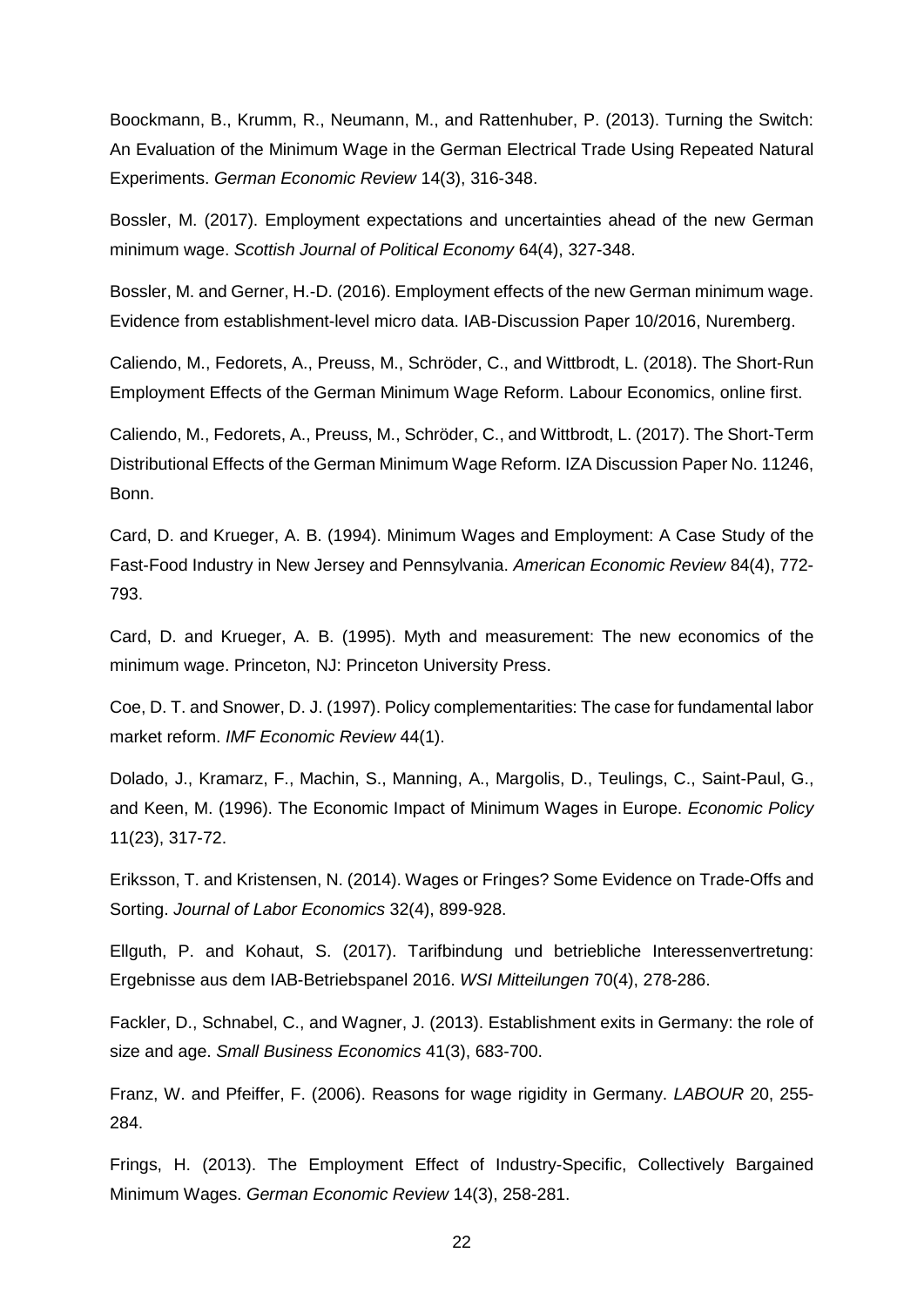Garloff, A. (2016). Side effects of the new German minimum wage on (un-) employment: First evidence from regional data. IAB-Discussion Paper 31/2016, Nuremberg.

Gartner, H., Schank, T., and Schnabel, C. (2013). Wage Cyclicality under different Regimes of Industrial Relations. *Industrial Relations* 52(2), 516-540.

Gorry, A. and Jackson, J. J. (2017). A Note on the Nonlinear Effect of Minimum Wage Increases. *Contemporary Economic Policy* 35(1), 53-61.

Green, P.E. and Rao, V. R. (1971). Conjoint Measurement for Quantifying Judgmental Data. *Journal of Marketing Research* 8(3), 355-363.

Harasztosi, P. and Lindner, A. (2017). Who Pays for the Minimum Wage? Unpublished working paper, retrieved from http://www.sole-jole.org/17708.pdf

Jirjahn, U. (2010). Works councils and employment growth in German establishments. *Cambridge Journal of Economics* 34(3), 475-500.

Knabe, A., Schöb, R., and Thum, M. (2014). Der flächendeckende Mindestlohn. *Perspektiven der Wirtschaftspolitik* 15(2), 133-157.

König, M. and Möller, J. (2009). Impacts of minimum wages: a microdata analysis for the German construction sector. *International Journal of Manpower* 30(7), 716-741.

Krueger, A. B. (2015). The Minimum Wage: How Much Is Too Much? New York Times, 9 Oct 2015, retrieved from https://www.nytimes.com/2015/10/11/opinion/sunday/the-minimumwage-how-much-is-too-much.html.

Krueger, A.B. and Kuziemko, I. (2013). The demand for health insurance among uninsured Americans: Results of a survey experiment. *Journal of Health Economics* 32(5), 780-793.

Kubis, A., Moczall, A., and Rebien, M. (2017). The IAB job vacancy survey. Establishment survey on job vacancies and recruitment processes. Waves 2000 to 2014 and subsequent quarters since 2006. FDZ-Datenreport, 04/2017 (en), Nuremberg.

Lotti, F., Santarell, E., and Vivarelli, M. (2003). Does Gibrat's Law hold among young, small firms? *Journal of Evolutionary Economics* 13(3), 213-235.

Luca, D.L. and Luca, M. (2017). Survival of the Fittest: The Impact of the Minimum Wage on Firm Exit. Harvard Business School, Working Paper 17-088.

Manning, A. (2016). The Elusive Employment Effect of the Minimum Wage. CEP Discussion Paper No. 1428, May 2016.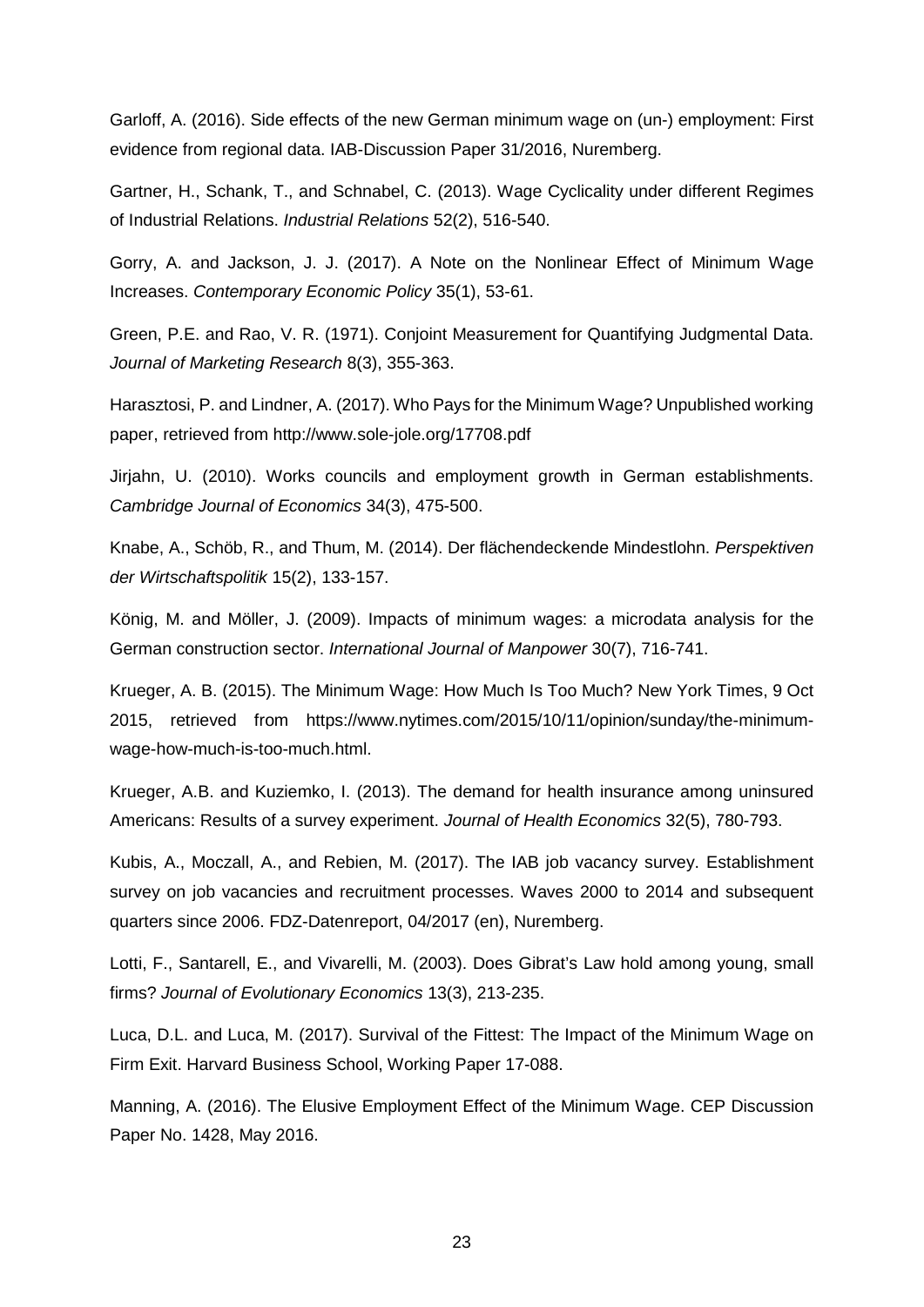Mindestlohnkommission (2016). Erster Bericht zu den Auswirkungen des gesetzlichen Mindestlohns. Bericht der Mindestlohnkommission an die Bundesregierung nach § 9 Abs. 4 Mindestlohngesetz, Berlin.

Neumark, D. (2017). The employment effects of minimum wages: Some questions we need to answer. NBER Working Paper No. 23584, Cambridge, MA.

Neumark, D. and Wascher, W. L. (2004). Minimum Wages, Labor Market Institutions, and Youth Employment: A Cross-National Analysis. *Industrial and Labor Relations Review* 57(2), 223-48.

Neumark, D. and Wascher, W. L. (2007). Minimum wages and employment. *Foundations and Trends® in Microeconomics* 3(1–2), 1-182.

Neumark, D., Salas, J. I., and Wascher, W. (2014). More on recent evidence on the effects of minimum wages in the United States. *IZA Journal of Labor Policy* 3(1), 1-24.

Oberfichtner, M. and Schnabel, C. (2017). The German model of industrial relations: (where) does it still exist? IZA Discussion Paper No. 11064, Bonn. *Journal of Economics and Statistics* online first.

OECD (2017). Minimum relative to average wages of full-time workers. OECD.Stat, retrieved from https://stats.oecd.org/Index.aspx?DataSetCode=MIN2AVE.

Salop, S., and Scheffman, D. (1987). Cost-raising Strategies. *Journal of Industrial Economics* 36(1), 19-34.

Schnabel, C. (2016). United, Yet Apart? A Note on Persistent Labour Market Differences between Western and Eastern Germany. *Journal of Economics and Statistics* 236(2), 157-180.

Williamson, O. E. (1968). Wage Rates as a Barrier to Entry: The Pennington Case in Perspective. *Quarterly Journal of Economics* 82(1), 85-116.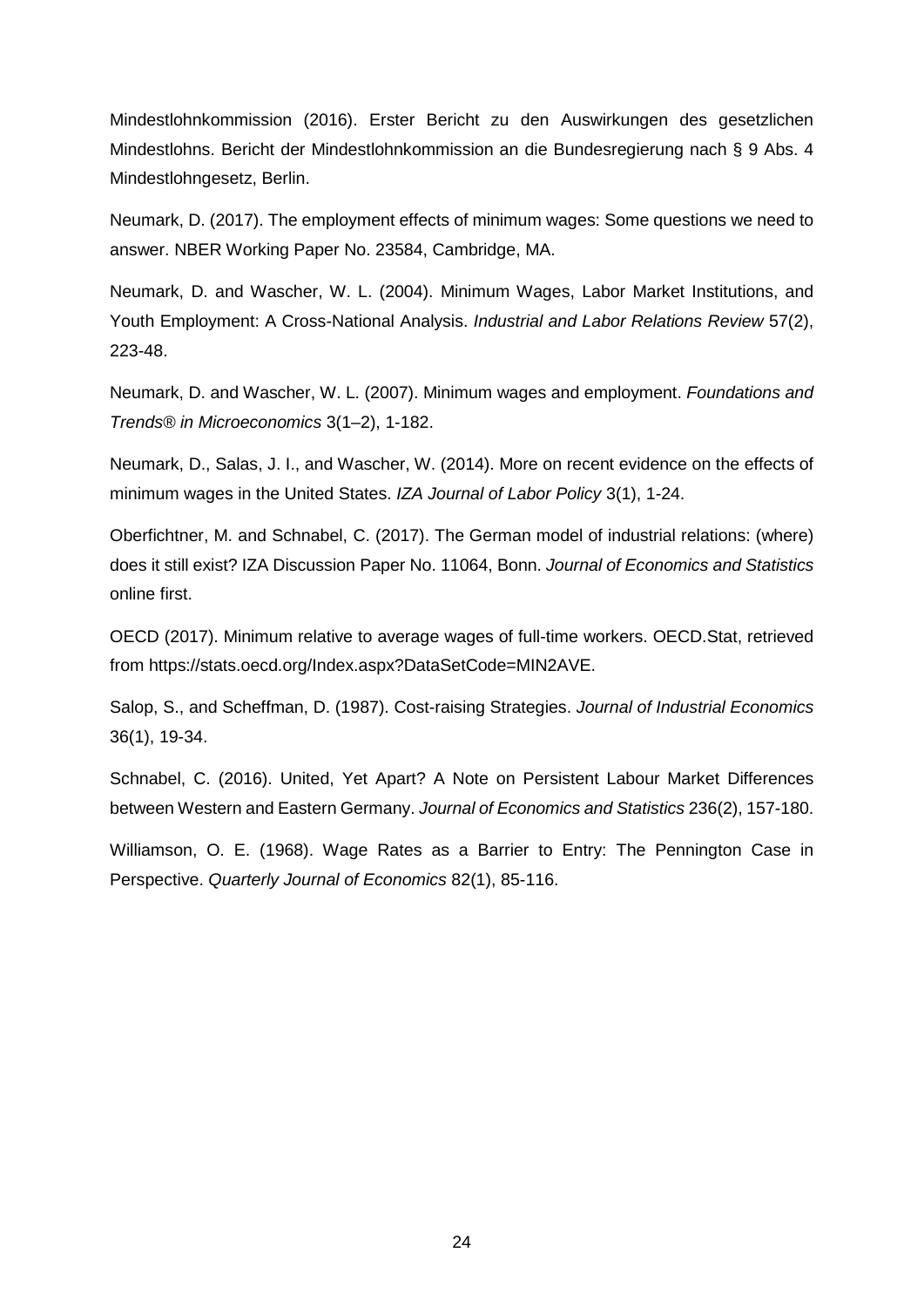# **Figures and Tables**



**Figure 1: Ordinal employment expectations for different minimum wages**

*Data*: IAB-Job-Vacancy-Survey, Q2-2017, analysis sample.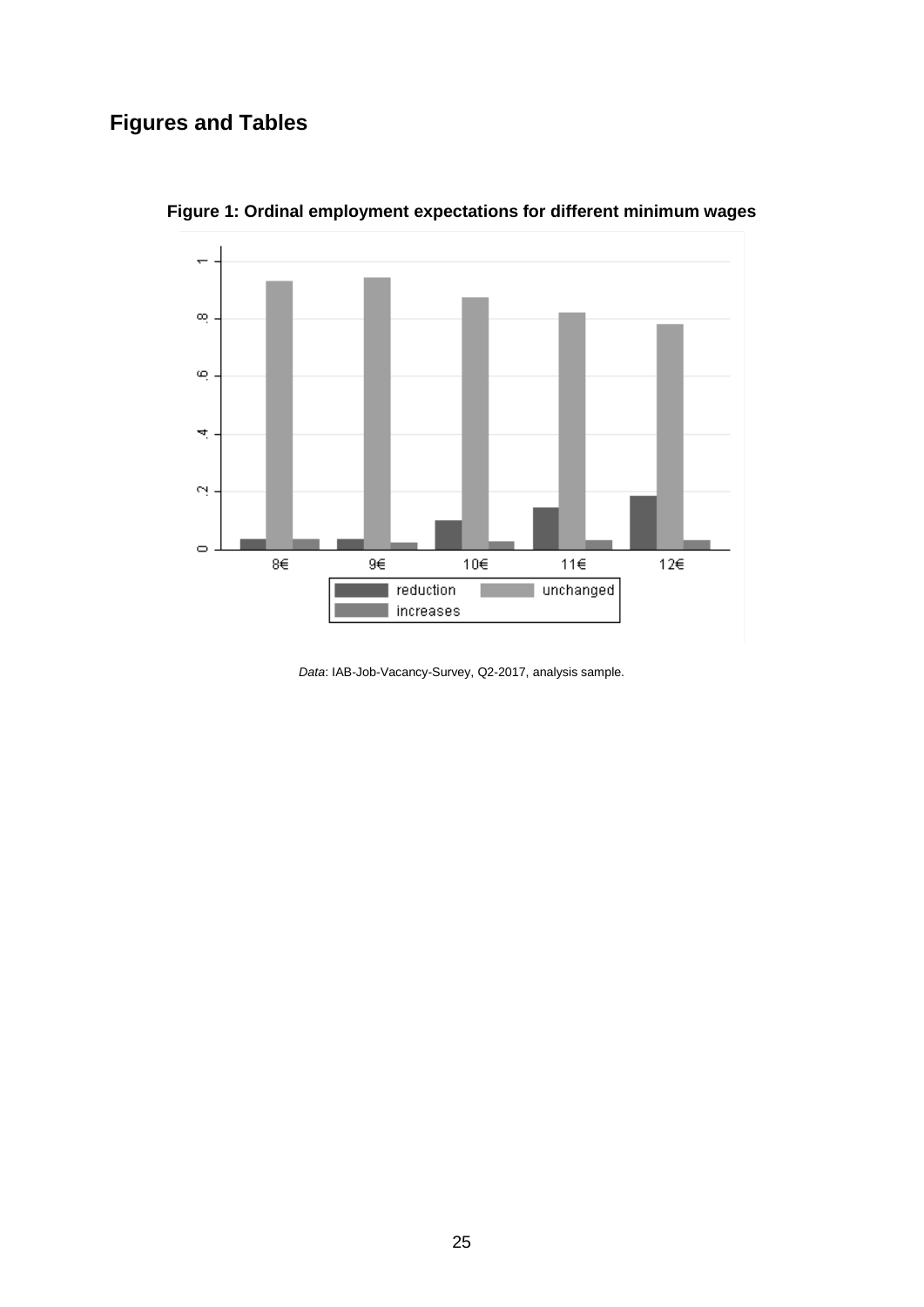|                                                                                                            | Assigned hourly minimum wage (in Euro) |                  |                  |                  | p-value          |                                   |
|------------------------------------------------------------------------------------------------------------|----------------------------------------|------------------|------------------|------------------|------------------|-----------------------------------|
|                                                                                                            | 8                                      | $\boldsymbol{9}$ | 10               | 11               | 12               | (H <sub>0</sub> : equal<br>means) |
| Variables defining<br>the experimental<br>stratification:                                                  |                                        |                  |                  |                  |                  |                                   |
| Eastern Germany                                                                                            | 0.426<br>(0.014)                       | 0.427<br>(0.014) | 0.435<br>(0.014) | 0.426<br>(0.014) | 0.411<br>(0.014) | 0.841                             |
| High bite sectors                                                                                          | 0.308<br>(0.013)                       | 0.307<br>(0.013) | 0.315<br>(0.013) | 0.311<br>(0.013) | 0.315<br>(0.013) | 0.989                             |
| Plant size (dummy<br>>= 20 employees)<br>3 Establishment size<br>categories used for<br>separate analyses: | 0.564<br>(0.014)                       | 0.552<br>(0.014) | 0.563<br>(0.014) | 0.553<br>(0.014) | 0.559<br>(0.014) | 0.967                             |
| $\leq 10$                                                                                                  | 0.253<br>(0.012)                       | 0.260<br>(0.012) | 0.258<br>(0.013) | 0.243<br>(0.012) | 0.260<br>(0.013) | 0.861                             |
| $11 - 100$                                                                                                 | 0.592<br>(0.014)                       | 0.595<br>(0.014) | 0.583<br>(0.014) | 0.620<br>(0.014) | 0.580<br>(0.014) | 0.274                             |
| >100                                                                                                       | 0.155<br>(0.010)                       | 0.145<br>(0.010) | 0.159<br>(0.011) | 0.136<br>(0.010) | 0.160<br>(0.011) | 0.411                             |
| Establishment bite<br>$(>=0.2)$                                                                            | 0.104<br>(0.009)                       | 0.087<br>(0.008) | 0.112<br>(0.009) | 0.110<br>(0.009) | 0.102<br>(0.009) | 0.276                             |
| Share of workers<br>with wage $< 9 \epsilon$                                                               | 0.065<br>(0.005)                       | 0.053<br>(0.005) | 0.066<br>(0.005) | 0.068<br>(0.005) | 0.061<br>(0.005) | 0.254                             |
| Plants without coll.<br>agreement and<br>without works council                                             | 0.490<br>(0.014)                       | 0.482<br>(0.014) | 0.466<br>(0.014) | 0.462<br>(0.014) | 0.468<br>(0.014) | 0.587                             |
| Plants with collective<br>agreement                                                                        | 0.465<br>(0.014)                       | 0.472<br>(0.014) | 0.494<br>(0.014) | 0.498<br>(0.014) | 0.495<br>(0.014) | 0.336                             |
| Plants with works<br>council                                                                               | 0.272<br>(0.013)                       | 0.271<br>(0.013) | 0.264<br>(0.013) | 0.265<br>(0.013) | 0.261<br>(0.013) | 0.960                             |
| Plants with both<br>collective agreement<br>and works council                                              | 0.228<br>(0.012)                       | 0.225<br>(0.012) | 0.224<br>(0.012) | 0.225<br>(0.012) | 0.224<br>(0.012) | 0.999                             |
| Vacancies (dummy)                                                                                          | 0.338<br>(0.013)                       | 0.337<br>(0.013) | 0.355<br>(0.014) | 0.345<br>(0.014) | 0.369<br>(0.014) | 0.437                             |
| Share of regular<br>employees                                                                              | 0.838<br>(0.005)                       | 0.830<br>(0.005) | 0.826<br>(0.006) | 0.830<br>(0.005) | 0.825<br>(0.006) | 0.531                             |
| Young plant dummy<br>$(\leq=3 \text{ years})$                                                              | 0.050<br>(0.006)                       | 0.044<br>(0.006) | 0.048<br>(0.006) | 0.045<br>(0.006) | 0.046<br>(0.006) | 0.961                             |
| Empl. growth<br>(2011 to 2016,<br>geometric mean)                                                          | 0.019<br>(0.003)                       | 0.025<br>(0.004) | 0.021<br>(0.004) | 0.016<br>(0.003) | 0.020<br>(0.003) | 0.521                             |

## **Table 1: Descriptive statistics by minimum wage**

Notes: Averages by minimum wage levels and standard errors in parentheses. The reported p-values in the last column are regression-based tests for mean differences that allow for heteroscedasticity. Data: IAB-Job-Vacancy-Survey, Q2 2017, analysis sample.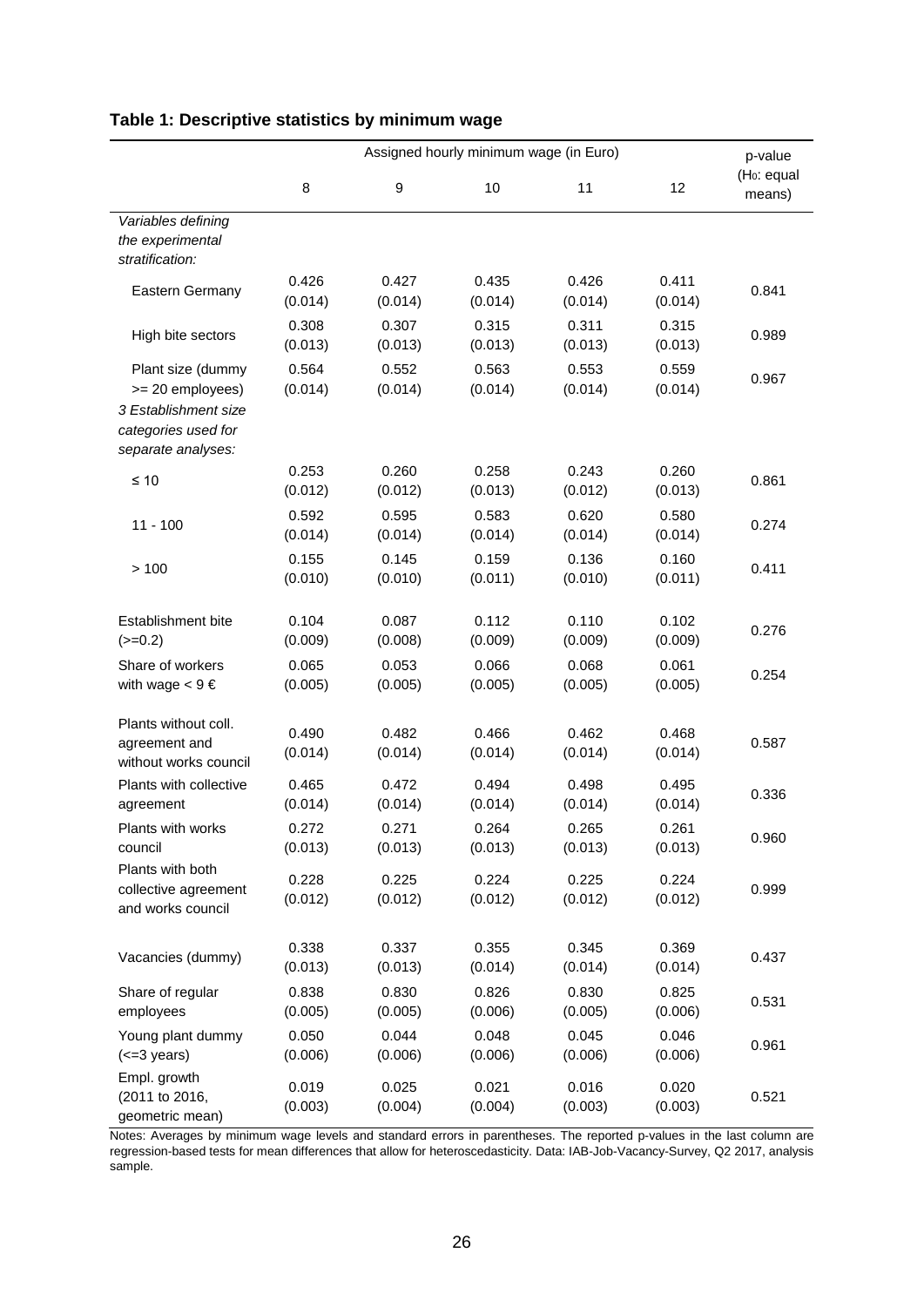# **Table 2: Baseline effects on the employers' expected employment growth for different minimum wage levels**

|                           | Baseline effects on the expected<br>employment growth |                        | Extensive and intensive margin<br>effects on the expected<br>employment growth |                                                    |  |
|---------------------------|-------------------------------------------------------|------------------------|--------------------------------------------------------------------------------|----------------------------------------------------|--|
|                           | Without<br>controls                                   | With controls          | Probability of<br>closure                                                      | Employment<br>expectation<br>excluding<br>closures |  |
|                           | (1)                                                   | (2)                    | (3)                                                                            | (4)                                                |  |
| Assigned minimum<br>wage: |                                                       |                        |                                                                                |                                                    |  |
| 8 Euro                    | $-0.005$<br>(0.004)                                   | $-0.006$<br>(0.004)    | 0.004<br>(0.003)                                                               | $-0.002$<br>(0.003)                                |  |
| 9 Euro                    | reference                                             | reference              | reference                                                                      | reference                                          |  |
| 10 Euro                   | $-0.018***$                                           | $-0.019***$            | $0.006**$                                                                      | $-0.013***$                                        |  |
|                           | (0.004)                                               | (0.004)                | (0.003)                                                                        | (0.003)                                            |  |
| 11 Euro                   | $-0.033***$<br>(0.005)                                | $-0.033***$<br>(0.005) | $0.012***$<br>(0.004)                                                          | $-0.022***$<br>(0.003)                             |  |
| 12 Euro                   | $-0.050***$<br>(0.006)                                | $-0.052***$<br>(0.006) | $0.021***$<br>(0.005)                                                          | $-0.032***$<br>(0.004)                             |  |
| Controls:                 |                                                       |                        |                                                                                |                                                    |  |
| Sectors (24 cat.)         | No                                                    | Yes                    | Yes                                                                            | Yes                                                |  |
| Eastern Germany           | <b>No</b>                                             | Yes                    | Yes                                                                            | Yes                                                |  |
| Plant size (6 cat.)       | No                                                    | Yes                    | Yes                                                                            | Yes                                                |  |
| Other controls            | No                                                    | Yes                    | Yes                                                                            | Yes                                                |  |
| <b>Observations</b>       | 6118                                                  | 6118                   | 6118                                                                           | 6052                                               |  |
| R-squared                 | 0.017                                                 | 0.046                  | 0.016                                                                          | 0.040                                              |  |

*Notes:* OLS regression coefficients. Robust standard errors are in parentheses. Asterisks indicate significance levels: \* p<0.1, \*\* p<0.05, \*\*\* p<0.01. Other controls include dummies for a bargaining contract, works council, vacancies and young plants below

3 years of age and the share of social security employees.

*Data:* IAB-Job-Vacancy-Survey, Q2 2017, analysis sample.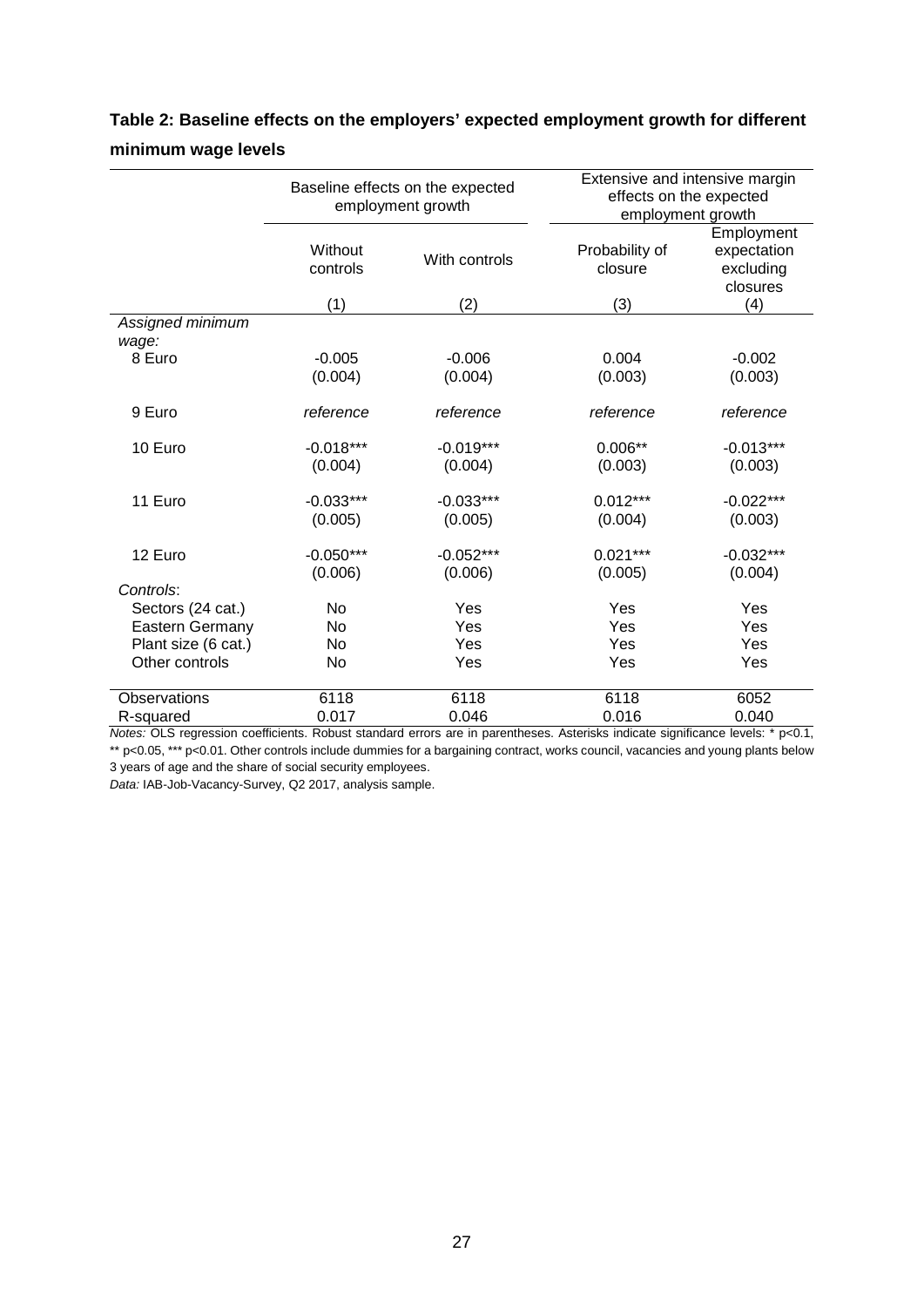|                           | Separate regressions by<br>industry bite |                        | Separate regressions by<br>establishment-level bite |                        |
|---------------------------|------------------------------------------|------------------------|-----------------------------------------------------|------------------------|
|                           | High bite<br>(1)                         | Low bite<br>(2)        | High bite<br>(3)                                    | Low bite<br>(4)        |
| Assigned minimum<br>wage: |                                          |                        |                                                     |                        |
| 8 Euro                    | $-0.001$<br>(0.009)                      | $-0.008**$<br>(0.004)  | $0.069***$<br>(0.022)                               | $-0.013***$<br>(0.004) |
| 9 Euro                    | reference                                | reference              | reference                                           | Reference              |
| 10 Euro                   | $-0.036***$<br>(0.010)                   | $-0.013***$<br>(0.004) | $-0.061**$<br>(0.027)                               | $-0.014***$<br>(0.004) |
| 11 Euro                   | $-0.070***$<br>(0.012)                   | $-0.017***$<br>(0.005) | $-0.117***$<br>(0.030)                              | $-0.022***$<br>(0.004) |
| 12 Euro                   | $-0.095***$<br>(0.014)                   | $-0.032***$<br>(0.006) | $-0.219***$<br>(0.034)                              | $-0.034***$<br>(0.005) |
| Controls:                 |                                          |                        |                                                     |                        |
| <b>Sectors</b>            | Yes                                      | Yes                    | Yes                                                 | Yes                    |
| <b>Eastern Germany</b>    | Yes                                      | Yes                    | Yes                                                 | Yes                    |
| Plant size (6 cat.)       | Yes                                      | Yes                    | Yes                                                 | Yes                    |
| Other controls            | Yes                                      | Yes                    | Yes                                                 | Yes                    |
| Observations              | 1903                                     | 4215                   | 612                                                 | 5347                   |
| R-squared                 | 0.074                                    | 0.029                  | 0.184                                               | 0.025                  |

## **Table 3: Heterogeneous effects on the expected employment growth by the bite of the minimum wage**

*Notes:* OLS regression coefficients. Robust standard errors are in parentheses. Asterisks indicate the following significance levels: \* p<0.1, \*\* p<0.05, \*\*\* p<0.01. Other controls are as in Table 3.

*Data:* IAB-Job-Vacancy-Survey, Q2 2017, analysis sample.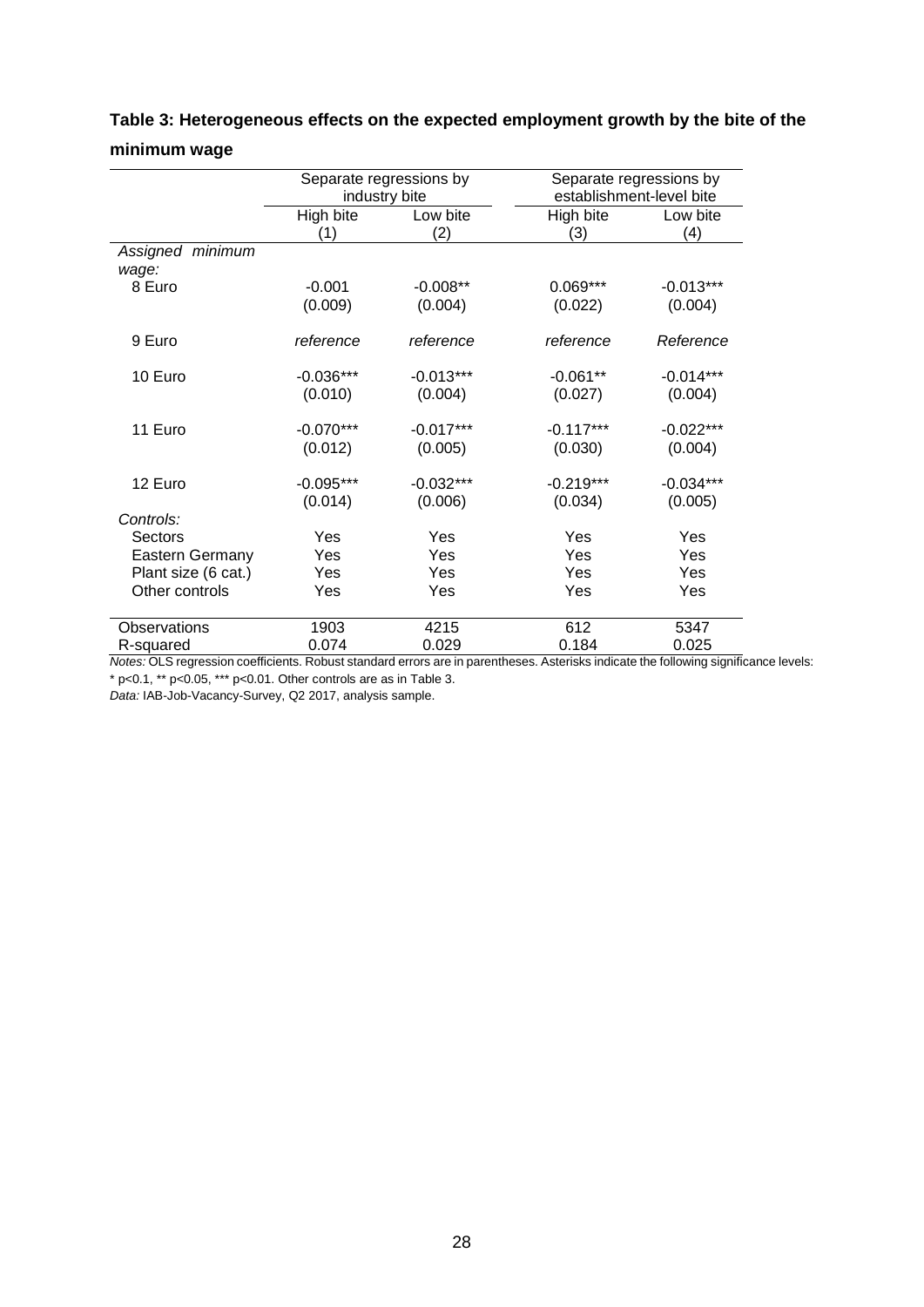|                                            | Separate regressions for establishments                                   |                                     |                              |                                                                  |  |
|--------------------------------------------|---------------------------------------------------------------------------|-------------------------------------|------------------------------|------------------------------------------------------------------|--|
|                                            | without<br>collective<br>agreement<br>and without<br>works council<br>(1) | with collective<br>agreement<br>(2) | with works<br>council<br>(3) | with both<br>collective<br>agreement and<br>works council<br>(4) |  |
| Assigned minimum                           |                                                                           |                                     |                              |                                                                  |  |
| wage:                                      |                                                                           |                                     |                              |                                                                  |  |
| 8 Euro                                     | $-0.002$                                                                  | $-0.012**$                          | $-0.004$                     | $-0.004$                                                         |  |
|                                            | (0.006)                                                                   | (0.006)                             | (0.004)                      | (0.004)                                                          |  |
| 9 Euro                                     | reference                                                                 | reference                           | reference                    | reference                                                        |  |
| 10 Euro                                    | $-0.025***$                                                               | $-0.014***$                         | $-0.010*$                    | $-0.011*$                                                        |  |
|                                            | (0.007)                                                                   | (0.005)                             | (0.005)                      | (0.006)                                                          |  |
| 11 Euro                                    | $-0.036***$                                                               | $-0.031***$                         | $-0.001$                     | 0.002                                                            |  |
|                                            | (0.008)                                                                   | (0.006)                             | (0.004)                      | (0.003)                                                          |  |
| 12 Euro                                    | $-0.070***$                                                               | $-0.034***$                         | $-0.012**$                   | $-0.007$                                                         |  |
|                                            | (0.010)                                                                   | (0.007)                             | (0.006)                      | (0.005)                                                          |  |
| Controls:                                  |                                                                           |                                     |                              |                                                                  |  |
| Sectors (24 cat.)                          | Yes                                                                       | Yes                                 | Yes                          | Yes                                                              |  |
| Eastern Germany                            | Yes                                                                       | Yes                                 | Yes                          | Yes                                                              |  |
| Plant size (6 cat.)                        | Yes                                                                       | Yes                                 | Yes                          | Yes                                                              |  |
| Other controls w/o<br>industrial relations | Yes                                                                       | Yes                                 | Yes                          | Yes                                                              |  |
| Observations                               | 2899                                                                      | 2963                                | 1632                         | 1376                                                             |  |
| R-squared                                  | 0.069                                                                     | 0.045                               | 0.035                        | 0.037                                                            |  |

## **Table 4: Heterogeneous effects on the expected employment growth by industrial relations regimes**

*Notes:* OLS regression coefficients. Robust standard errors are in parentheses. Asterisks indicate the following significance levels: \* p<0.1, \*\* p<0.05, \*\*\* p<0.01. Other controls include dummies for vacancies and young plants below 3 years of age and the share

of social security employees. *Data:* IAB-Job-Vacancy-Survey, Q2 2017, analysis sample.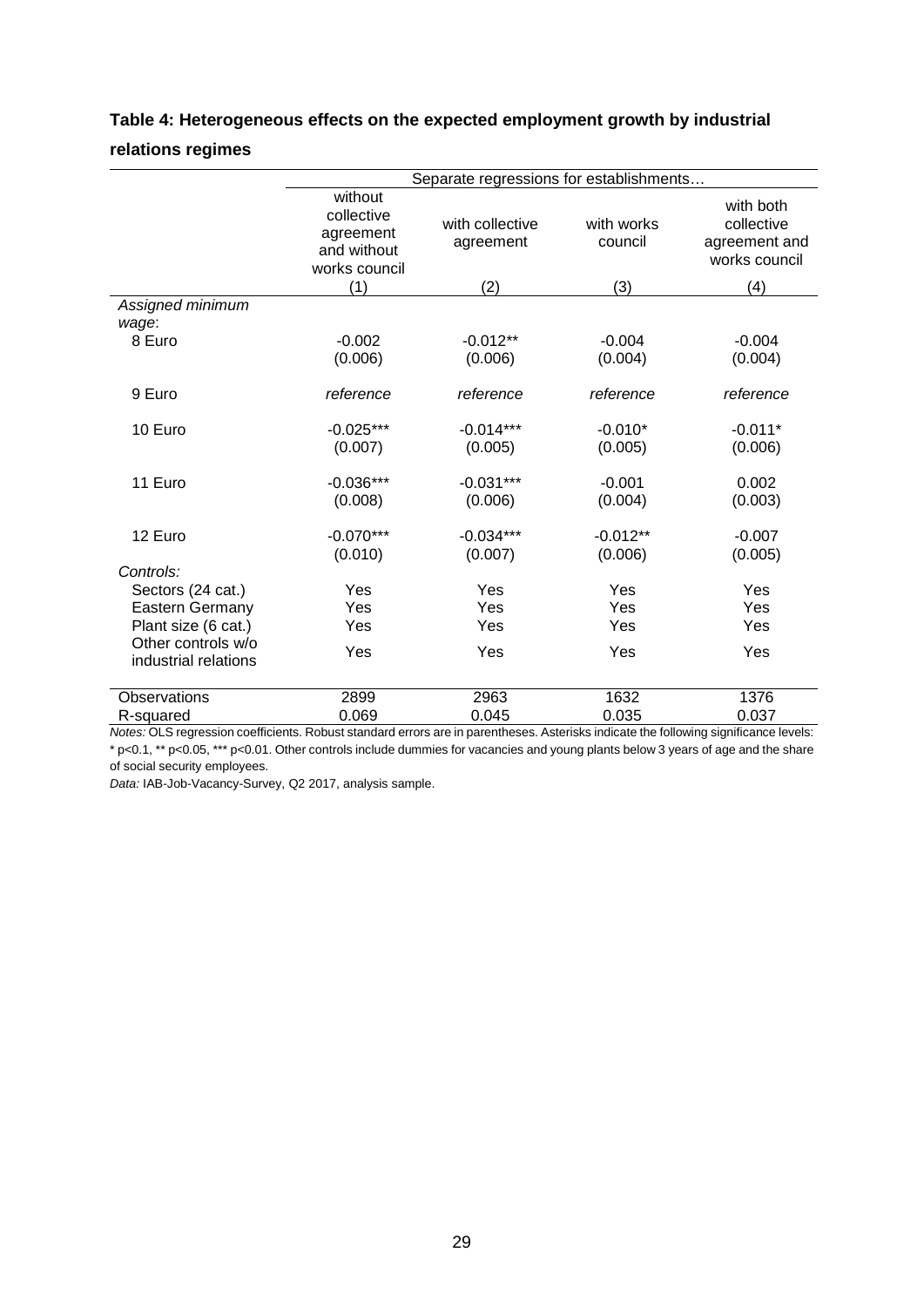## **Table 5: Heterogeneous effects on the expected employment growth by establishment**

|                           | Separate regressions for three different<br>establishment size categories |                                                      |                               | Separate regressions for<br>eastern and western<br>Germany |                        |
|---------------------------|---------------------------------------------------------------------------|------------------------------------------------------|-------------------------------|------------------------------------------------------------|------------------------|
|                           | Small establ.<br>$(≤ 10$ empl.)                                           | Medium<br>size establ.<br>$(11 - 100)$<br>employees) | Large establ<br>(> 100 empl.) | Eastern<br>Germany                                         | Western<br>Germany     |
|                           | (1)                                                                       | (2)                                                  | (3)                           | (4)                                                        | (5)                    |
| Assigned minimum<br>wage: |                                                                           |                                                      |                               |                                                            |                        |
| 8 Euro                    | $-0.008$<br>(0.011)                                                       | $-0.005$<br>(0.005)                                  | $-0.003$<br>(0.004)           | 0.004<br>(0.006)                                           | $-0.012**$<br>(0.006)  |
| 9 Euro                    | reference                                                                 | reference                                            | reference                     | reference                                                  | reference              |
| 10 Euro                   | $-0.031***$<br>(0.010)                                                    | $-0.019***$<br>(0.005)                               | $-0.003$<br>(0.007)           | $-0.029***$<br>(0.007)                                     | $-0.012**$<br>(0.005)  |
| 11 Euro                   | $-0.042***$<br>(0.012)                                                    | $-0.035***$<br>(0.006)                               | $-0.006*$<br>(0.003)          | $-0.050***$<br>(0.009)                                     | $-0.021***$<br>(0.006) |
| 12 Euro                   | $-0.075***$<br>(0.013)                                                    | $-0.049***$<br>(0.007)                               | $-0.017*$<br>(0.009)          | $-0.079***$<br>(0.011)                                     | $-0.031***$<br>(0.006) |
| Controls:                 |                                                                           |                                                      |                               |                                                            |                        |
| Sectors (24 cat.)         | Yes                                                                       | Yes                                                  | Yes                           | Yes                                                        | Yes                    |
| Eastern Germany           | Yes                                                                       | Yes                                                  | Yes                           | No                                                         | <b>No</b>              |
| Plant size (6 cat.)       | <b>No</b>                                                                 | <b>No</b>                                            | <b>No</b>                     | Yes                                                        | Yes                    |
| Other controls            | Yes                                                                       | Yes                                                  | Yes                           | Yes                                                        | Yes                    |
| Observations              | 1560                                                                      | 3636                                                 | 922                           | 2601                                                       | 3517                   |
| R-squared                 | 0.059                                                                     | 0.047                                                | 0.065                         | 0.078                                                      | 0.029                  |

## **size and for eastern and western Germany**

*Notes:* OLS regression coefficients. Robust standard errors are in parentheses. Asterisks indicate the following significance levels: \* p<0.1, \*\* p<0.05, \*\*\* p<0.01. Other controls are as in Table 3.

*Data:* IAB-Job-Vacancy-Survey, Q2 2017, analysis sample.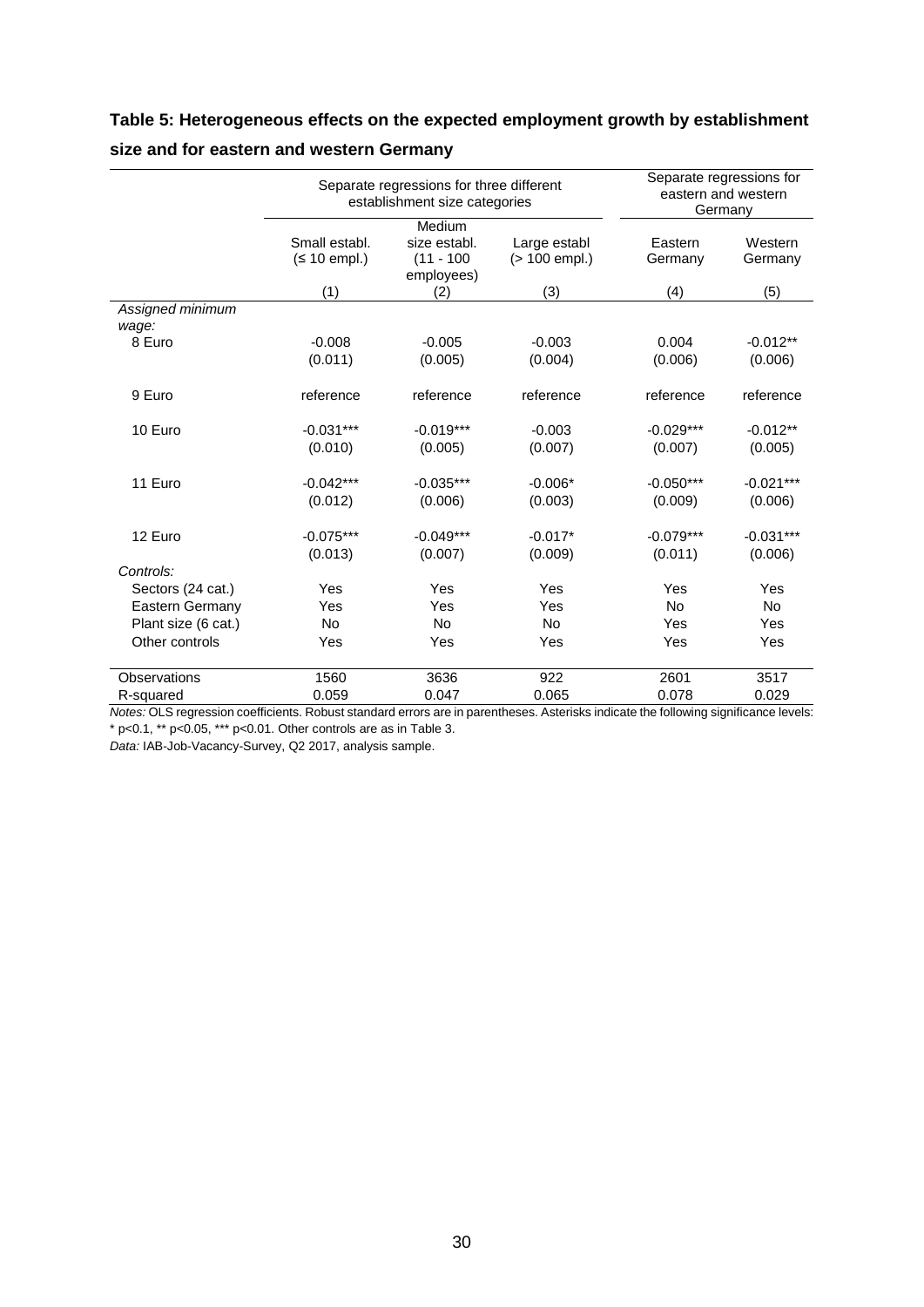|                                                | Wage cuts for<br>incumbent<br>employees<br>(1) | Wage cuts of<br>entry wages<br>(2) |
|------------------------------------------------|------------------------------------------------|------------------------------------|
|                                                |                                                |                                    |
| All establishments                             | 0.026<br>(0.005)                               | 0.110<br>(0.009)                   |
| High bite sectors                              | 0.061<br>(0.012)                               | 0.164<br>(0.019)                   |
| Low bite sectors                               | 0.011<br>(0.004)                               | 0.086<br>(0.010)                   |
| High bite establishments                       | 0.146<br>(0.032)                               | 0.309<br>(0.042)                   |
| Low bite establishments                        | 0.012<br>(0.003)                               | 0.084<br>(0.009)                   |
| No collective agreement,<br>no works council   | 0.035<br>(0.007)                               | 0.132<br>(0.014)                   |
| Collective agreement                           | 0.019<br>(0.006)                               | 0.086<br>(0.012)                   |
| Works council                                  | 0.003<br>(0.003)                               | 0.063<br>(0.013)                   |
| Both collective agreement<br>and works council | 0.004<br>(0.004)                               | 0.054<br>(0.014)                   |
| Plant size $\leq 10$                           | 0.038<br>(0.011)                               | 0.097<br>(0.017)                   |
| Plant size 11 - 100                            | 0.025<br>(0.006)                               | 0.116<br>(0.012)                   |
| Plant size $> 100$                             | 0.010<br>(0.007)                               | 0.105<br>(0.022)                   |
| <b>Eastern Germany</b>                         | 0.042<br>(0.009)                               | 0.147<br>(0.016)                   |
| <b>Western Germany</b>                         | 0.014<br>(0.004)                               | 0.083<br>(0.010)                   |
| Observations                                   | 1,230                                          | 1,212                              |

# **Table 6: Expected wage cuts when the minimum wage decreases by establishment characteristics**

Notes: Sample means on whether the employer would cut wages if the minimum wage falls to 8 Euro.

Data: IAB-Job-Vacancy-Survey, Q2 2017, analysis sample restricted to those establishments to which we assigned a minimum wage of 8 Euro.